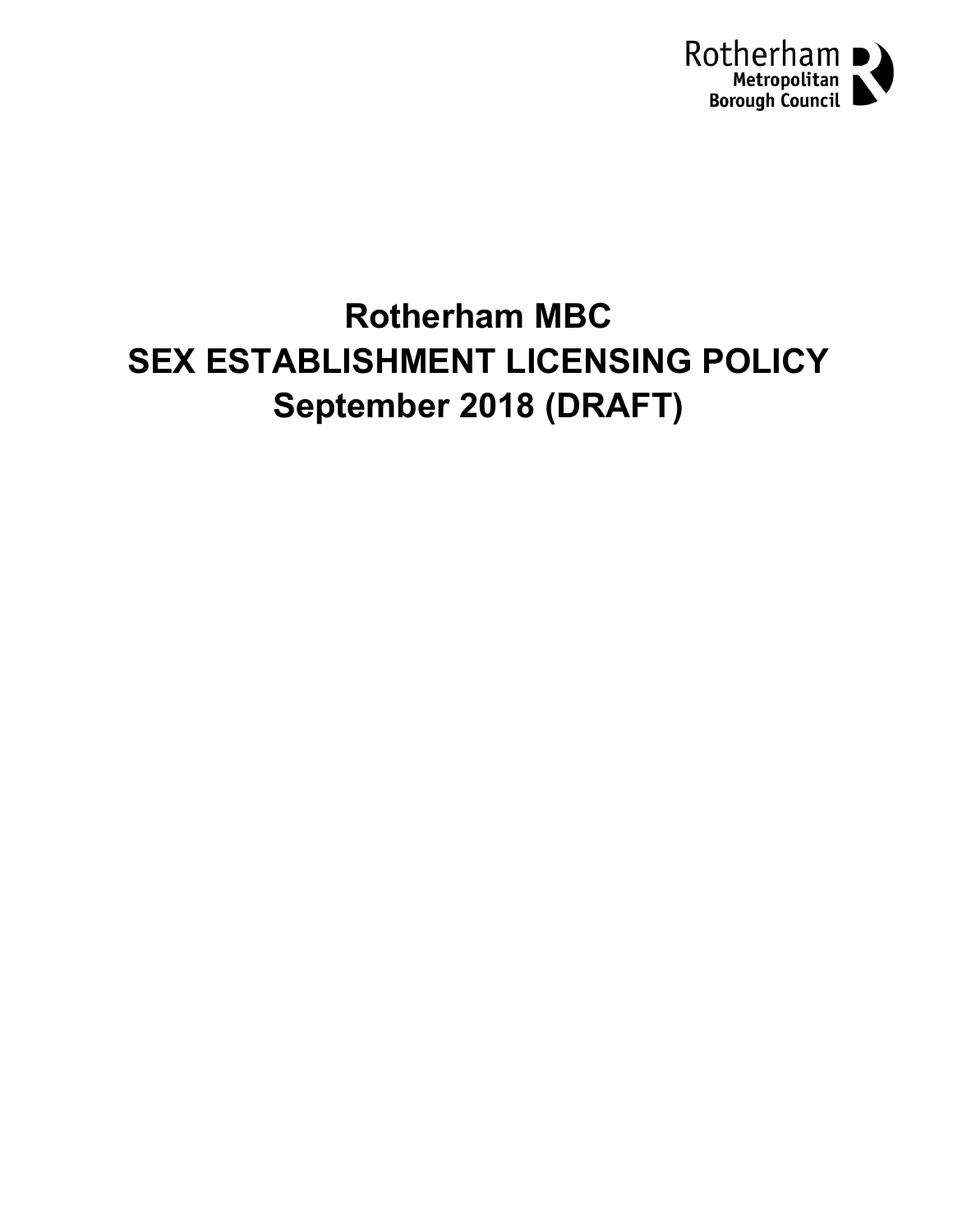| <b>Content</b> |  |
|----------------|--|
|----------------|--|

| ٠<br>٠<br>× |
|-------------|
|-------------|

| 1.         | Introduction                                                                                                                                                                                                                                          | 3                                                                                     |  |
|------------|-------------------------------------------------------------------------------------------------------------------------------------------------------------------------------------------------------------------------------------------------------|---------------------------------------------------------------------------------------|--|
| 2.         | <b>Purpose and Scope</b>                                                                                                                                                                                                                              | 4                                                                                     |  |
| 3.         | <b>General Principles</b>                                                                                                                                                                                                                             | 5                                                                                     |  |
|            | Mandatory grounds for the refusal of an application<br>Discretionary grounds for the refusal of an application<br>Suitability of applicant<br>Appropriate numbers and localities<br>Planning<br>Advertising<br>Staff training<br>Fining<br>Exemptions | $\overline{7}$<br>$\overline{7}$<br>$\overline{7}$<br>8<br>10<br>10<br>10<br>11<br>11 |  |
| 4.         | <b>Application Procedure</b>                                                                                                                                                                                                                          | 12                                                                                    |  |
|            | Fees<br><b>Notices</b><br>Objections<br>Hearings - decision making process<br>Conditions<br>Right of appeal<br>Term of licence<br>Renewal / transfer<br>Variation<br>Revocation<br>Waiver                                                             | 13<br>13<br>13<br>13<br>14<br>14<br>14<br>14<br>14<br>15<br>15                        |  |
| Appendices |                                                                                                                                                                                                                                                       |                                                                                       |  |

| Appendix A | Interpretations                    | 17 |
|------------|------------------------------------|----|
| Appendix B | <b>Standard Conditions</b>         |    |
|            | <b>Sexual Entertainment Venues</b> | 18 |
|            | Sex Shops                          | 26 |
|            | <b>Sex Cinemas</b>                 | 30 |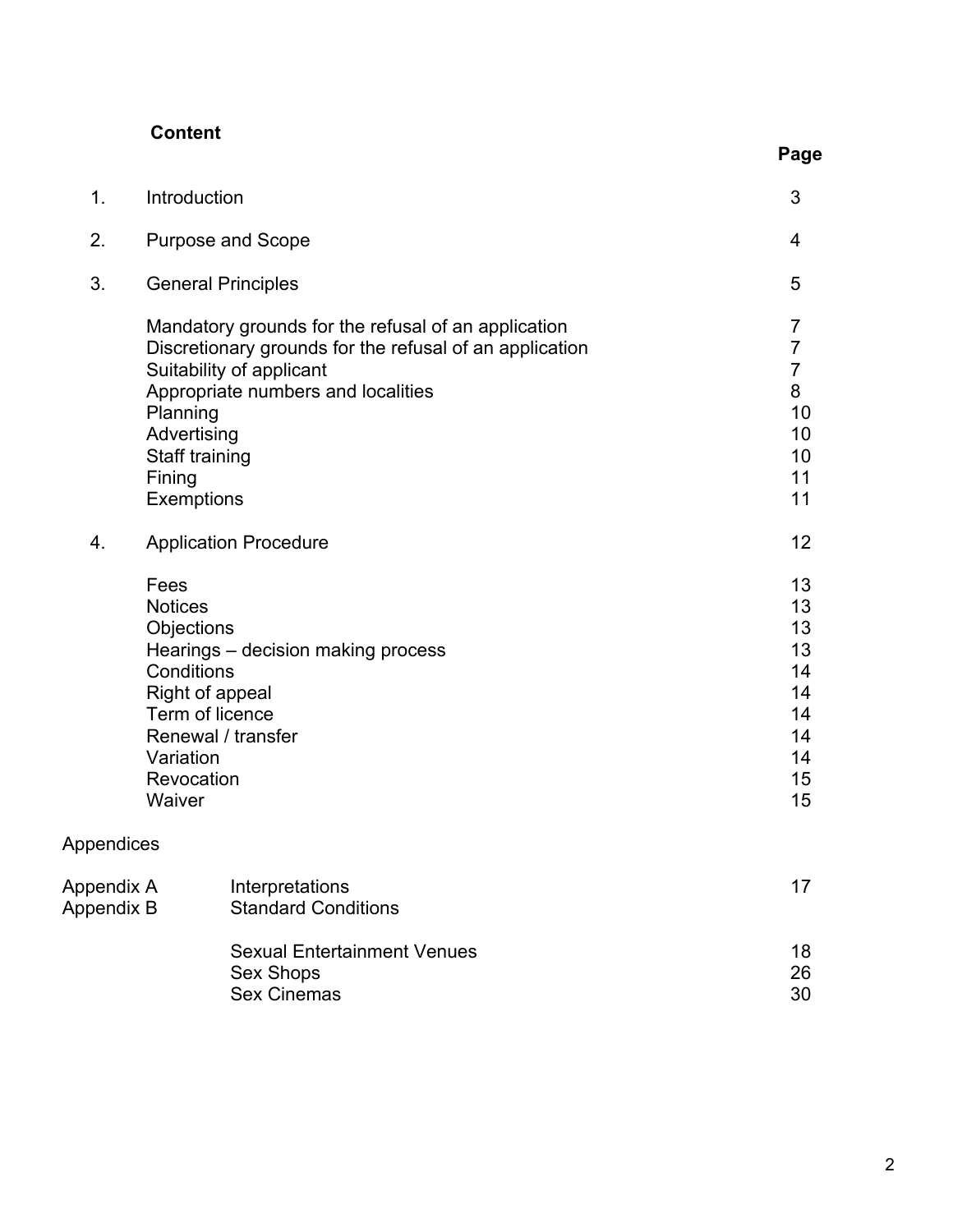# **1. Introduction**

- 1.1.Schedule 3 of the Local Government (Miscellaneous Provisions) Act 1982, as amended by the Policing and Crime Act 2009, provides for local authorities to adopt a policy and standard conditions relating to the regulation of:
	- sexual entertainment venues
	- sex shops
	- sex cinemas
- 1.2.Rotherham Borough Council (the Council) adopted the provisions of Schedule 3 of the Local Government (Miscellaneous Provisions) Act 1982 as amended by the Policing and Crime Act 2009 on **XXXXXXX**, with effect from **XXXXXXX.**
- 1.3.This policy sets out the Councils approach to the regulation of the premises detailed in paragraph 1.1 above under the provisions of the 1982 Act.
- 1.4.This policy should be read with reference to the statutory Statement of Licensing Policy published under the Licensing Act 2003.
- 1.5.This policy will be reviewed regularly.
- 1.6.Interpretations can be found at Appendix A.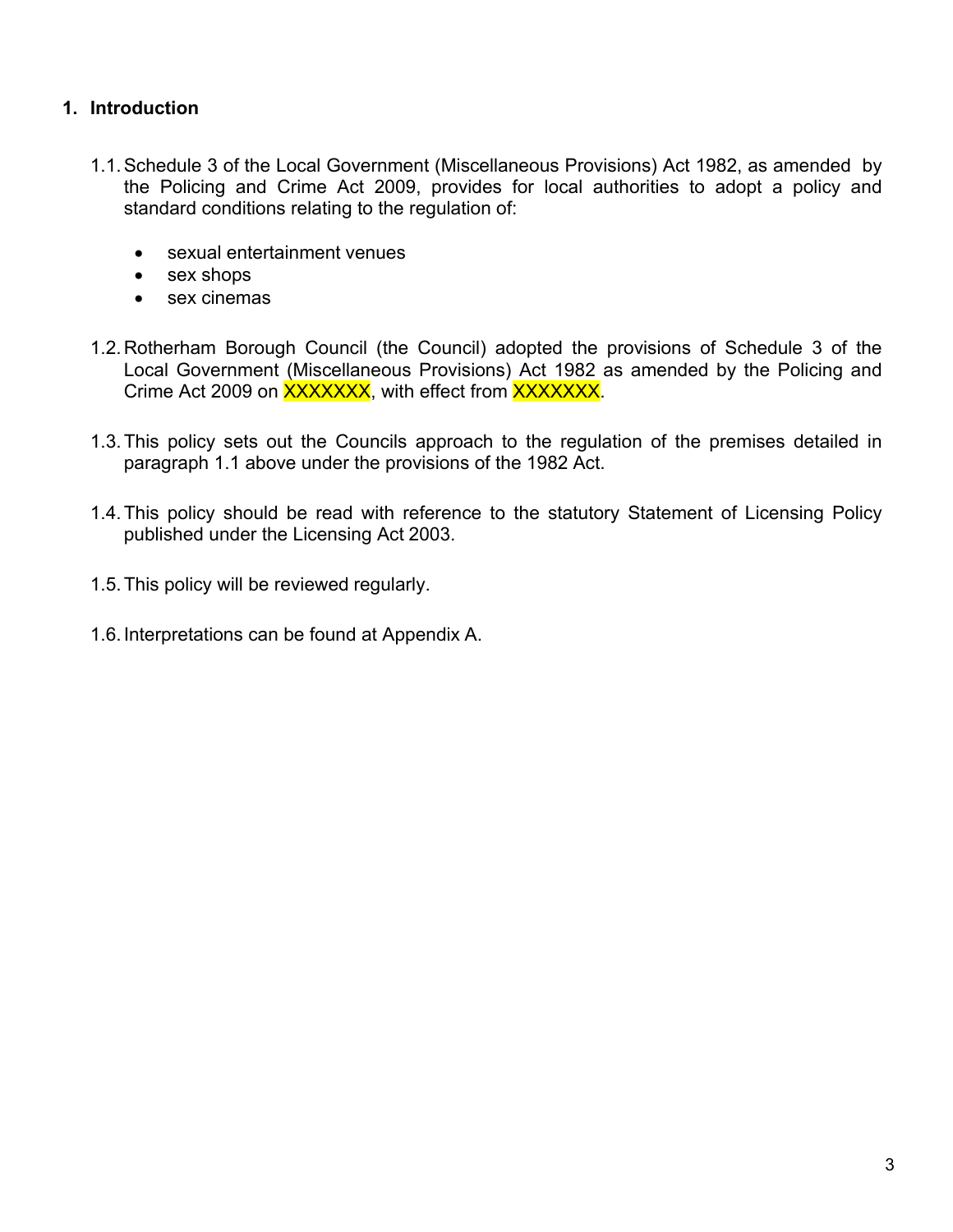# **2. Purpose and Scope**

- 2.1.This policy is concerned with the regulation of sex establishments as defined by the Local Government (Miscellaneous Provisions) Act 1982 as amended by the Policing and Crime Act 2009 (the Act), namely
	- sexual entertainment venues;
	- sex shops; and
	- sex cinemas
- 2.2.The full legal definition of a sexual entertainment venue, sex cinema and sex shop can be found at sections 2, 2A, 3 and 4 of the Act.
- 2.3.The aim of this policy is to ensure that sex establishments operate within the authority area in a safe, fair and discreet manner. The policy addresses sensitive areas and premises by dealing with locality. Standard conditions address advertising, external appearance, crime and disorder safe guards and staff welfare.
- 2.4.The Council has also had regard to guidance issued by the Home Office.
- 2.5.The Council will impose conditions where necessary to promote responsible licensed activity and will use effective enforcement to address premises where there are problems, in partnership with key agencies such as:
	- South Yorkshire Police
	- South Yorkshire Fire & Rescue Service
	- Safer Rotherham Partnership
- 2.6.The Council will keep the policy under constant review and make such revisions it considers appropriate.
- 2.7. The Council held a public consultation from **XXXXXXX** to XXXXXXX, to gain the views of residents and businesses with regard to the draft policy (including the appropriate localities and number of sexual entertainment venues). A total of **XXXX** online survey responses were submitted. The results of this consultation have assisted in the formulation of this policy.
- 2.8.Following the initial public consultation the Council has consulted on the policy, the following organisations and people were consulted:
	- Representatives of local residents
	- Representatives of local businesses
	- Representatives of existing licence holders
	- South Yorkshire Police
	- Safer Rotherham Partnership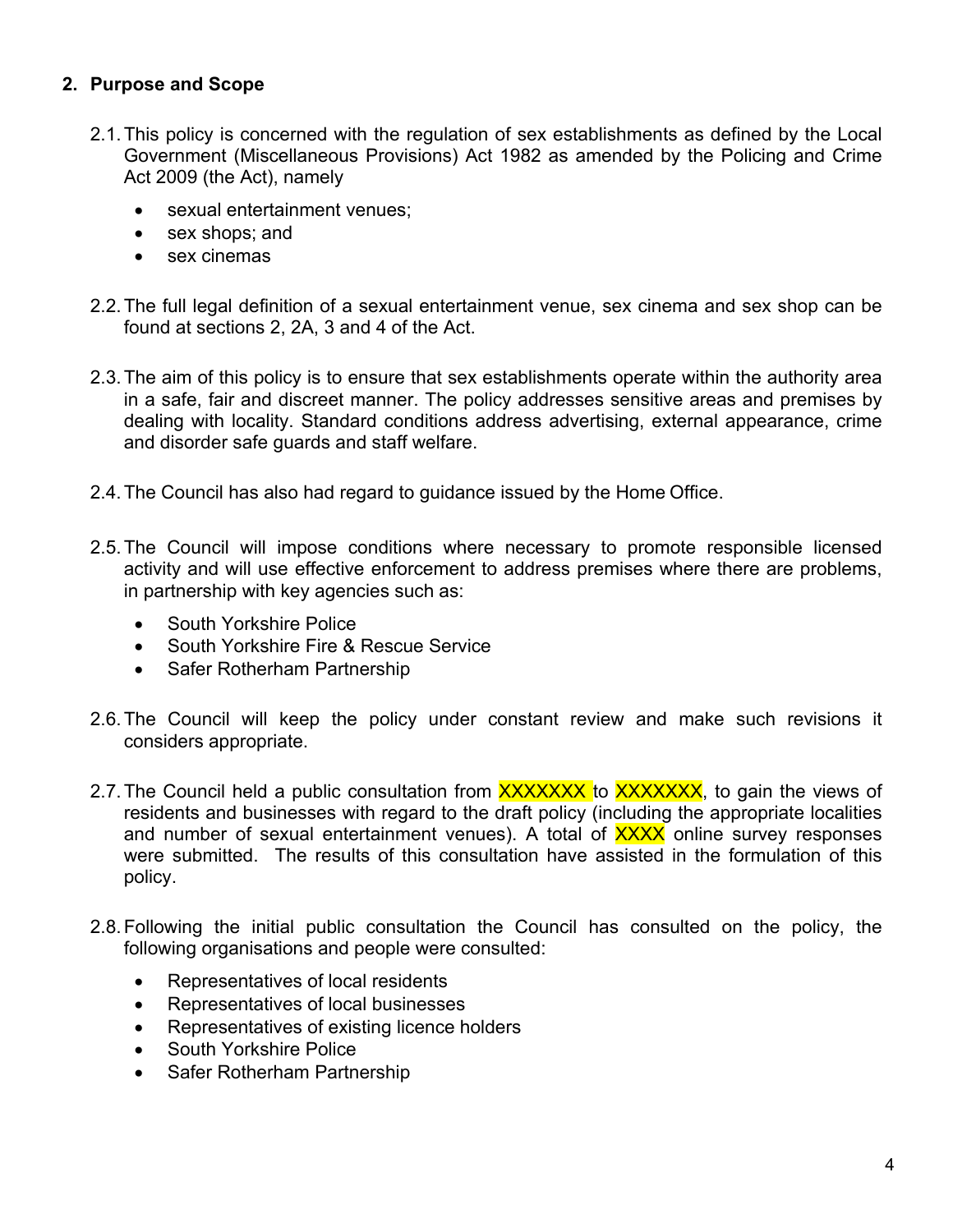# **3. General Principles**

- 3.1 In determining licensing applications the Council will treat each application on an individual basis, on its own merits, taking into account this policy, the guidance issued by the Home Office and the Act.
- 3.2 A decision to refuse the licence application may not be made on moral grounds or that the establishment may cause offence.

## Mandatory grounds for the refusal of an application

- 3.3 Mandatory grounds for the refusal of an application for a sex establishment are that the applicant:
	- is under the age of 18;
	- is for the time being disqualified from holding a sex establishment licence;
	- is not a body corporate, and is not resident or has not been resident in an EEA state for six months immediately preceding the date of the application;
	- is a body corporate which is not incorporated in an EEA state;
	- has in the period of 12 months preceding the date of the application been refused the grant or renewal of a licence for the premises, vehicle, vessel, or stall in respect of which the application is made, unless the refusal has been reversed on appeal.

## Discretionary grounds for the refusal of an application

- 3.4 Discretionary ground for the refusal of an application for a sex establishment are that:
	- the applicant is unsuitable to hold a licence by reason of having been convicted of an offence or for any other reason;
	- if the licence were to be granted, the business to which it relates would be managed by or carried on for the benefit of a person, other than the applicant, who would be refused the grant of such a licence if he made the application himself;
	- the number of sex establishments, or sex establishment of a particular kind, in the relevant locality at the time the application is made is equal to or exceeds the number which the authority consider is appropriate for that locality;
	- $\bullet$  the grant would be inappropriate, having regard  $-$ 
		- $\blacksquare$  to the character of the relevant locality;
		- $\bullet$  to the use to which any premises in the vicinity are put;
		- to the layout, character or condition of the premises, vehicle, vessel or stall in respect of which the application is made.

## Suitability of applicant

3.5 When considering the suitability of the applicant to hold a licence the Council will take into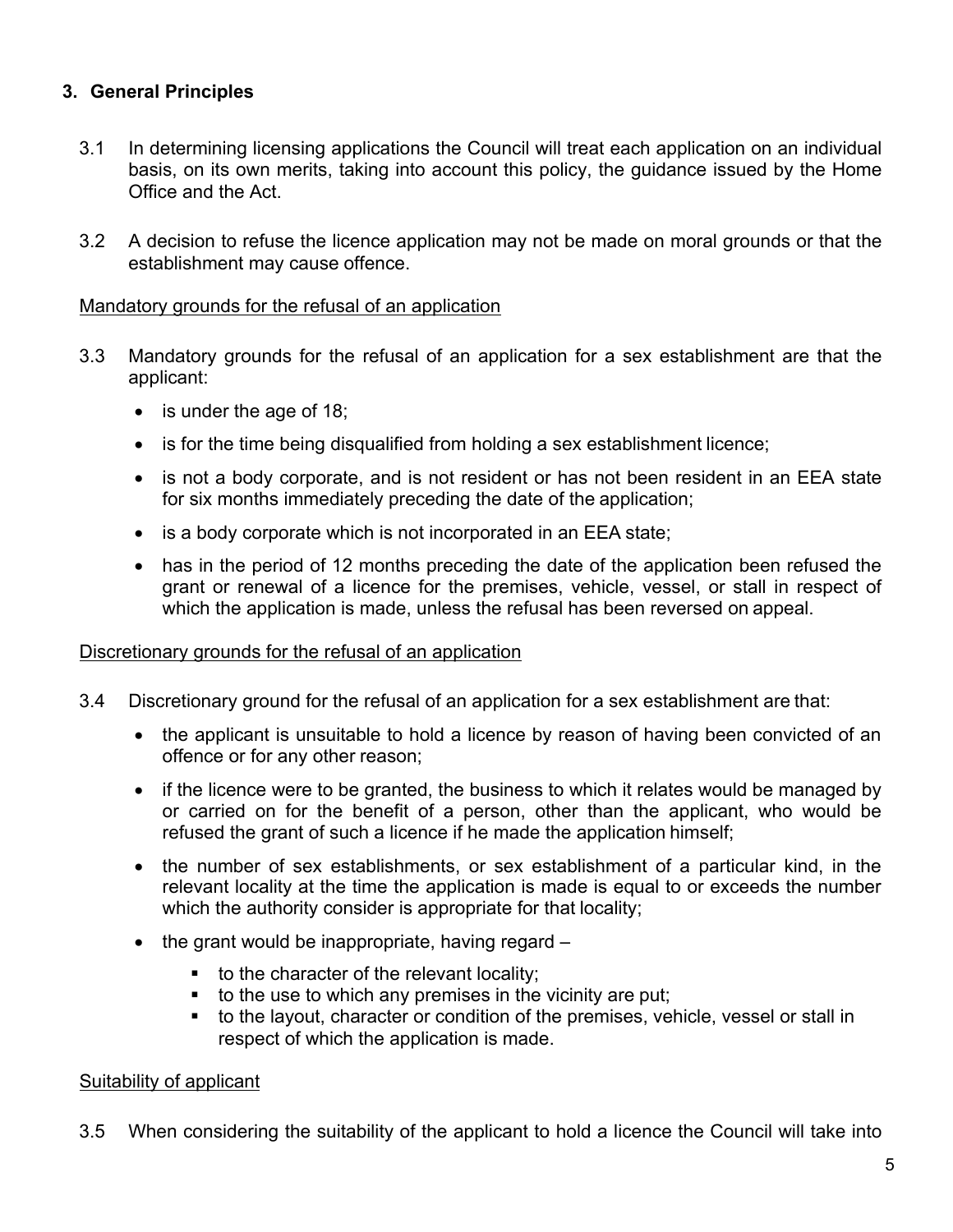account such matters as it considers to be relevant including but not limited to whether the applicant:

- is honest;
- is qualified by experience to run the type of sex establishment in question;
- has a clear understanding of the conditions that may be attached to the licence;
- has no unspent conviction of a nature that deem him/her unsuitable;
- a management structure is in place which delivers compliance with the operating conditions, e.g. through managerial competence, presence, a credible management structure, enforcement of rules internally, a viable business plan and policies for welfare of dancer / performers;
- will act in the best interests of dancer / performers / performers, e.g. the facilities they enjoy, how they are protected and how and by who their physical and psychological welfare is monitored;
- can be relied upon to protect the public, e.g. transparent charging, freedom from solicitation;
- can show a track record of management of compliant premises, or that he/she will employ individuals who have such a track record.
- 3.6 The Council will require the applicant to identify the proposed manager or beneficiary of the business. In considering the suitability of these persons the Council will apply the principles at 3.5 of this policy.

# Appropriate numbers and localities

- 3.7 There is provision within the Act which enables the Council to impose a numerical control on the number of sex establishments in a particular locality. The control applies not only to the number of sex establishments overall, but also to the number of each kind premises.
- 3.8 The Council may refuse a licence on the grounds that the number of licences of that type is equal to or exceeds the number which the authority considers is appropriate for that locality. The Council has considered the authority area in order to identify whether there are any localities in which the licensing of sex establishments is appropriate.
- 3.9 The Council considers that sexual entertainment venues are inappropriate in the vicinity to premises / places with particular sensitive uses, as follows:
	- Residential areas
	- Parks / play areas
	- Places of worship
	- Women's refuge facilities
	- Family leisure facilities such as cinemas, theatres and concert halls
	- Youth facilities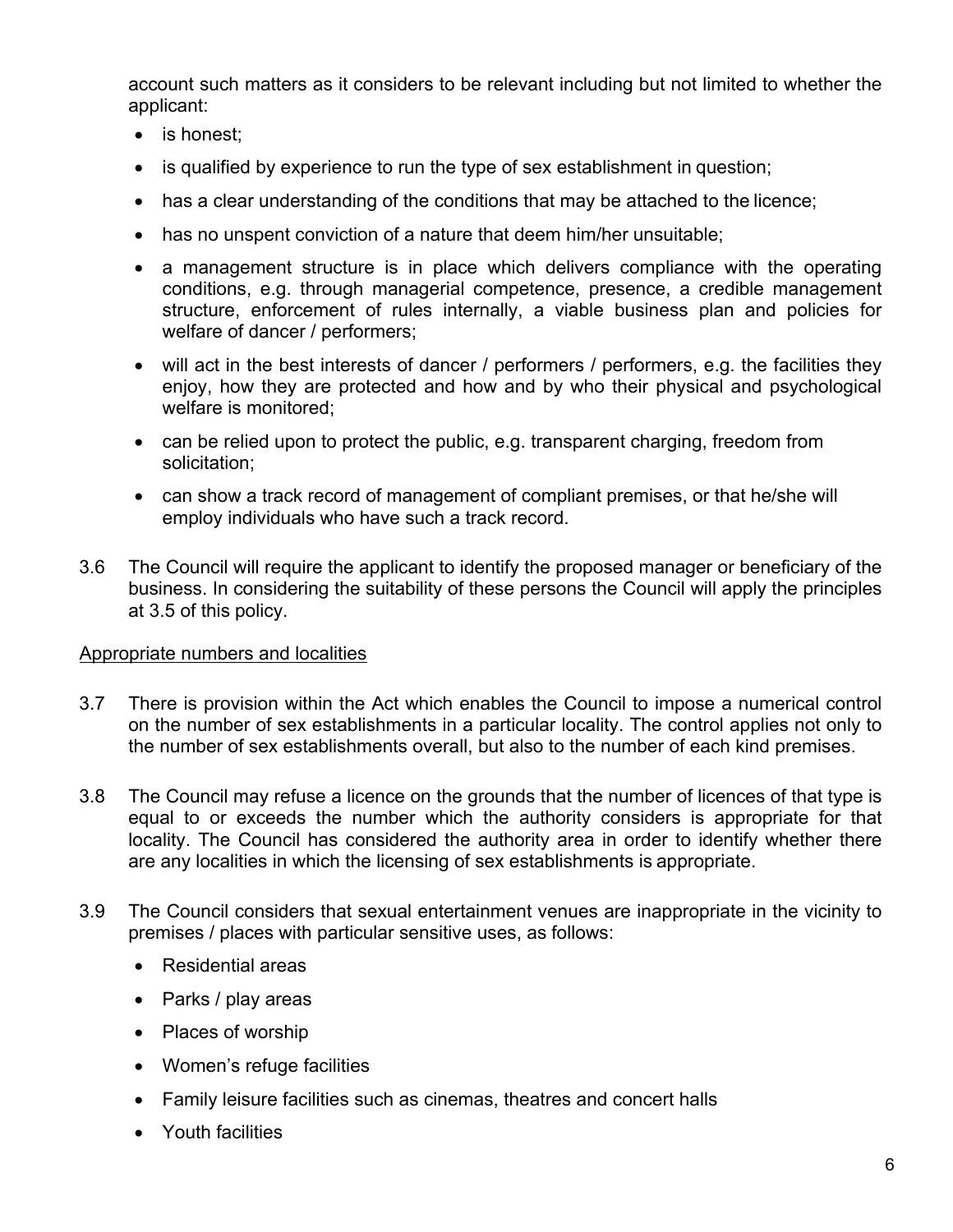- Places used for celebration or commemoration
- Schools and other education establishments
- Cultural leisure facilities such as libraries and museums
- Historic buildings
- Retail shopping areas
- 3.10 It is the Council's view that these uses are sensitive and that sex establishments are generally not appropriate near them.
- 3.11 The Council has considered the authority's area and has determined that all areas outside of the town centre to be unacceptable localities for sexual entertainment venues to be located due to their proximity to rural, built up or residential areas. It does however consider that the Rotherham Town Centre late night economy area would be an acceptable locality to locate sexual entertainment venues.
- 3.12 The extent of the town centre area is indicated on the following map:



- 3.13 Therefore, it is the Council's policy that there is no locality outside the town centre area (identified above) in which it would be appropriate to licence a sexual entertainment venue. Accordingly the appropriate number of sexual entertainment venues outside of this area is nil.
- 3.14 Taking into consideration all the matters mentioned in this section the appropriate number of sexual entertainment venues in the town centre area is a maximum of two, providing those premises are not to near and / or do not impact properties with sensitive uses or in sensitive locations.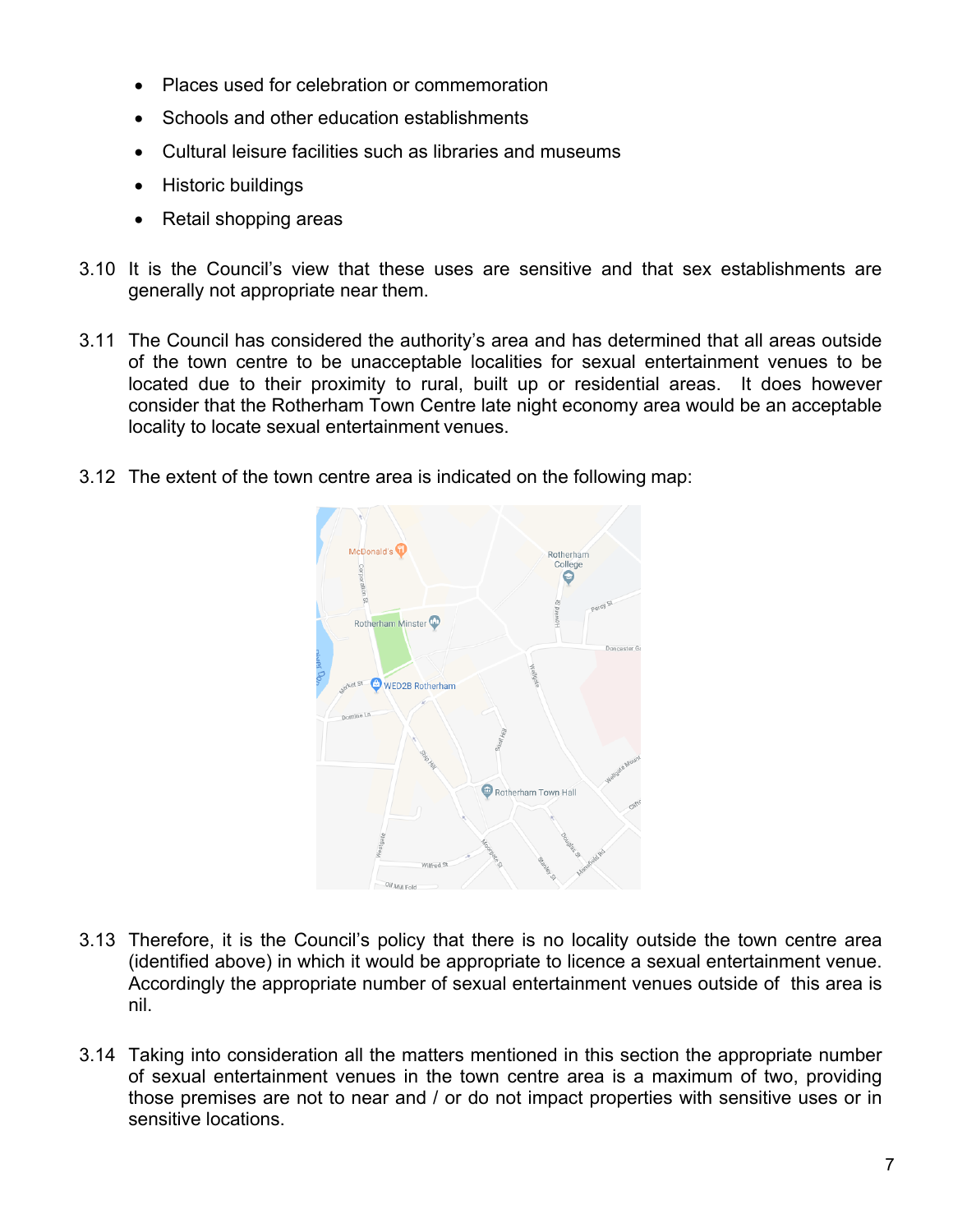3.15 The Council has not determined a limit on the number or locality in relation to sex shops or sex cinemas. These applications will be dealt with on a case by case basis. Applicants should, however, take into consideration paragraph 3.9 of this policy with regard to sensitive use premises and areas.

#### Links to other Legislation

- 3.16 The Council will consider and have regards to the following legislation when applications are determined:
	- a) Crime and Disorder Act 1998
	- b) The Provision of Services Regulations 2009
	- c) Equality Act 2010
	- d) Human Rights Act 1998

#### Planning

- 3.17 The use of premises is subject to planning control. Such use will require planning permission or must otherwise be lawful under planning legislation. Planning permission is generally required for the establishment of new premises or the change of use of premises.
- 3.18 In general, all premises which are the subject of an application, should have the benefit of planning permission, or be deemed permitted development. The onus will be on the applicant to demonstrate that planning permission has been granted or that the premises have the benefit of permitted development rights.
- 3.19 In addition, all new developments and premises which have been subject to works that require an application covered by Building Regulations should have building control approval in the form of a Building Regulations Completion Certificate. The onuses will be on the applicant to demonstrate that any such works have been approved by a building control body.
- 3.20 Any decision on a licence application will not consider whether any decision to grant or refuse planning permission or building consent was lawful and correct.

#### Advertising

3.21 As part of the standard conditions attached to licences there is a requirement that all advertising and the external appearance of the premises must be approved by the Council. This approval will be sought at a sub-committee hearing. Applicants will be entitled to attend the hearing. Please contact the Licensing Section for further information on how to submit changes to advertising material and external appearance.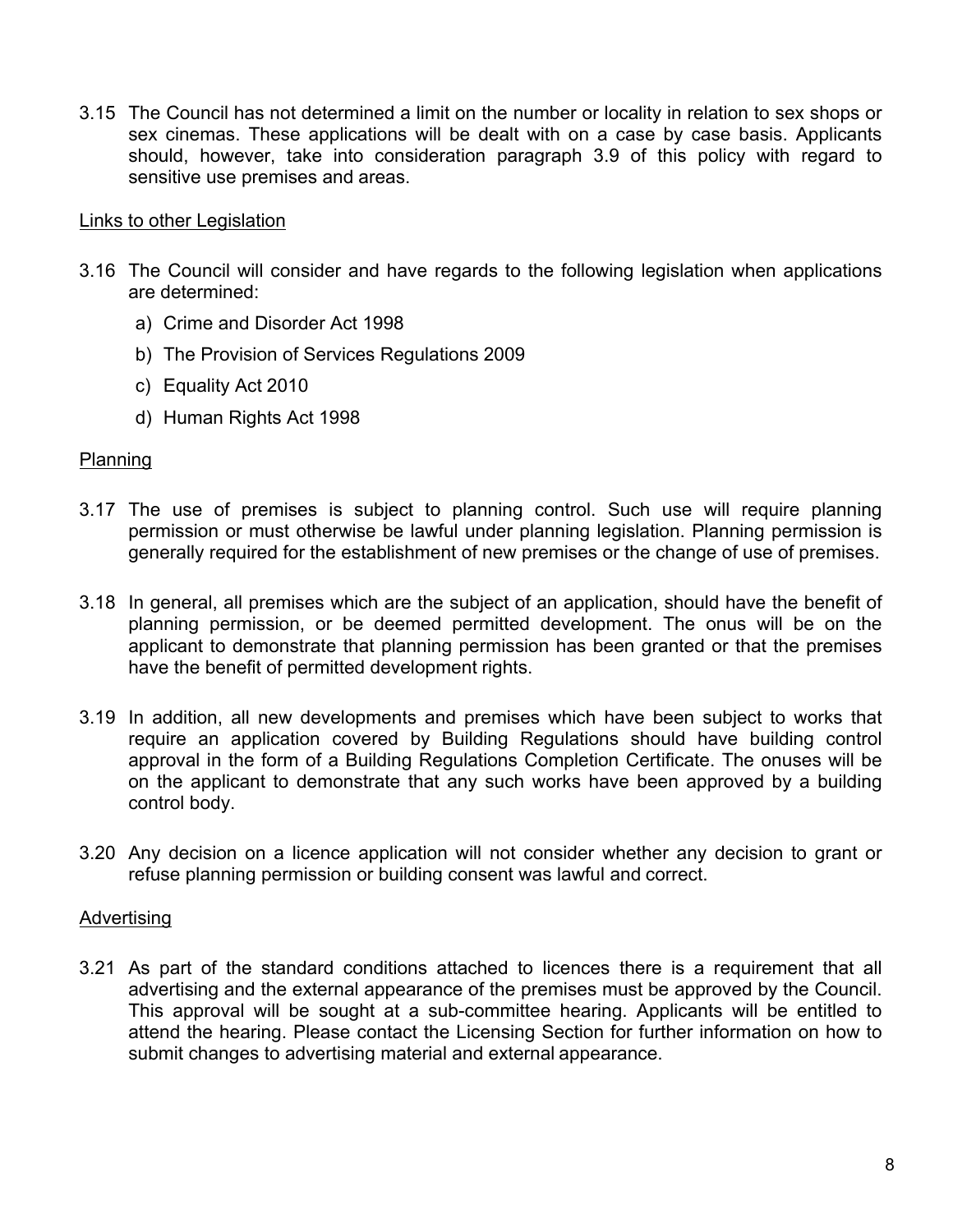# Staff Training

- 3.22 The Council recommends that all persons employed on licensed premises are trained and made aware of their responsibilities in relation to the Act, especially the offences under the Act, and the conditions of the licence.
- 3.23 Licensed premises will be required to document training undertaken by staff. Such records will be kept for a minimum of one year and will be made available for inspection on request by an authorised officer or the police.

## **Fining**

- 3.24 The Council is aware that in some sexual entertainment venues it is the usual practice of some businesses to fine dancer / performers for misdemeanours such as chewing gum, wearing inappropriate clothing or being late for a shift. The practice of fining can lead to an air of mistrust and resentment in the work place. More importantly the Council is aware that in a majority of cases of fining that have been noted in premises the (predominantly male) management fine female dancer / performers; however they do not fine bar staff or door staff.
- 3.25 Therefore, for reasons of gender inequality, a standard condition has been imposed on all new and renewed licences to prohibit the practice of fining.

# **Exemptions**

- 3.26 Under the Act there is an exemption for sexual entertainment venues for premises which provide relevant entertainment on an infrequent basis. These are defined as premises where –
	- no relevant entertainment has been provided on no more than 11 occasions within a 12 month period;
	- no such occasion has begun within a period of one month beginning with the end of the previous occasions; and
	- no such occasion has lasted longer than 24 hours
	- other premises or types of performances or displays exempted by an order of the Secretary of State.
- 3.27 This exemption does not apply to sex shops or sex cinemas.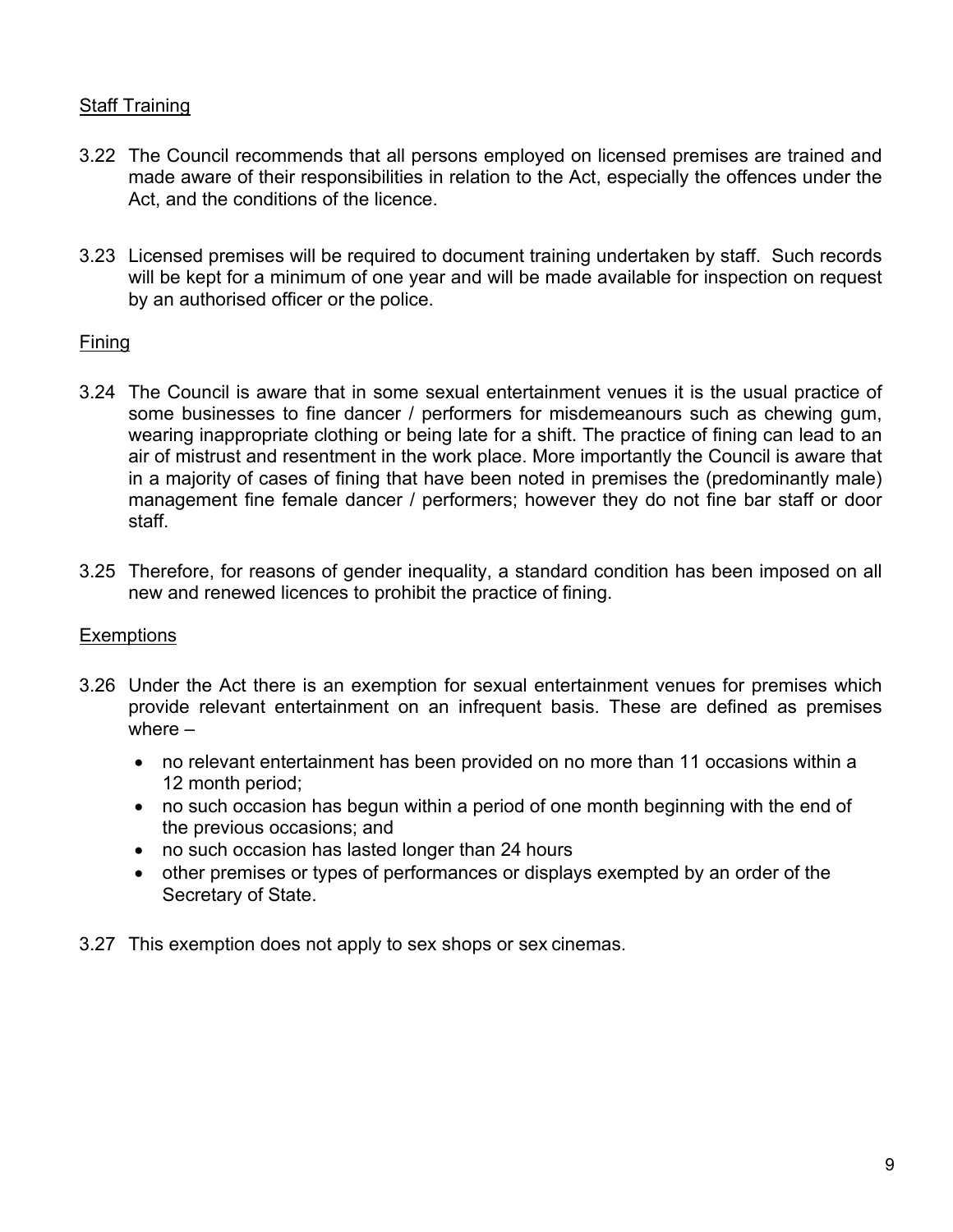# **4. Application procedure**

- 4.1.Applications must be made to the Council in the form prescribed, which is available from the Licensing Section.
- 4.2.The applicants / operators suitability will be checked before a licence is granted. The suitability of the applicant/operator is important to ensure that the interests of the public are protected. The Council will use the methods detailed below to ensure that the proposed licence holder and operator:
	- is honest
	- has a clear understanding of the conditions that may be attached to the licence
	- has a suitable business plan which will deliver compliance of the standard conditions
	- has no unspent convictions of a nature that deem him/her unsuitable
- 4.3.Applicant / operator suitability checks may be achieved by the following means:
	- application form
	- criminal record check
	- personal interview
	- accreditation
- 4.4.On receipt of the application it will be sent to South Yorkshire Police who may conduct a check. Applicants/operators may be asked to provide basic Disclosure and Barring Service checks, or attend an interview, to support their application.
- 4.5.Applications for sexual entertainment venue sex establishment licence will also show that there are clear policies and codes of conduct in place, to protect staff and the interests of customer, in relation to:
	- employee welfare policy
	- code of conduct for employees
	- code of conduct for customers
	- pricing policy
- 4.6.These criteria will be taken into account when the Council determine the licence. Noncompliance with one or more of the criteria will not necessarily exclude the operator from holding a licence, providing the applicant is able to prove to the Council that the interest of the public is protected.
- 4.7.Checks/enquiries may also be made with regard to the operator's company structure, to ensure that the operator is not working on behalf of an individual or company that would not be granted a licence in their own right.
- 4.8.These checks/enquiries may be made via South Yorkshire Police, Companies House, personal interview or applicants may be asked to provide business records.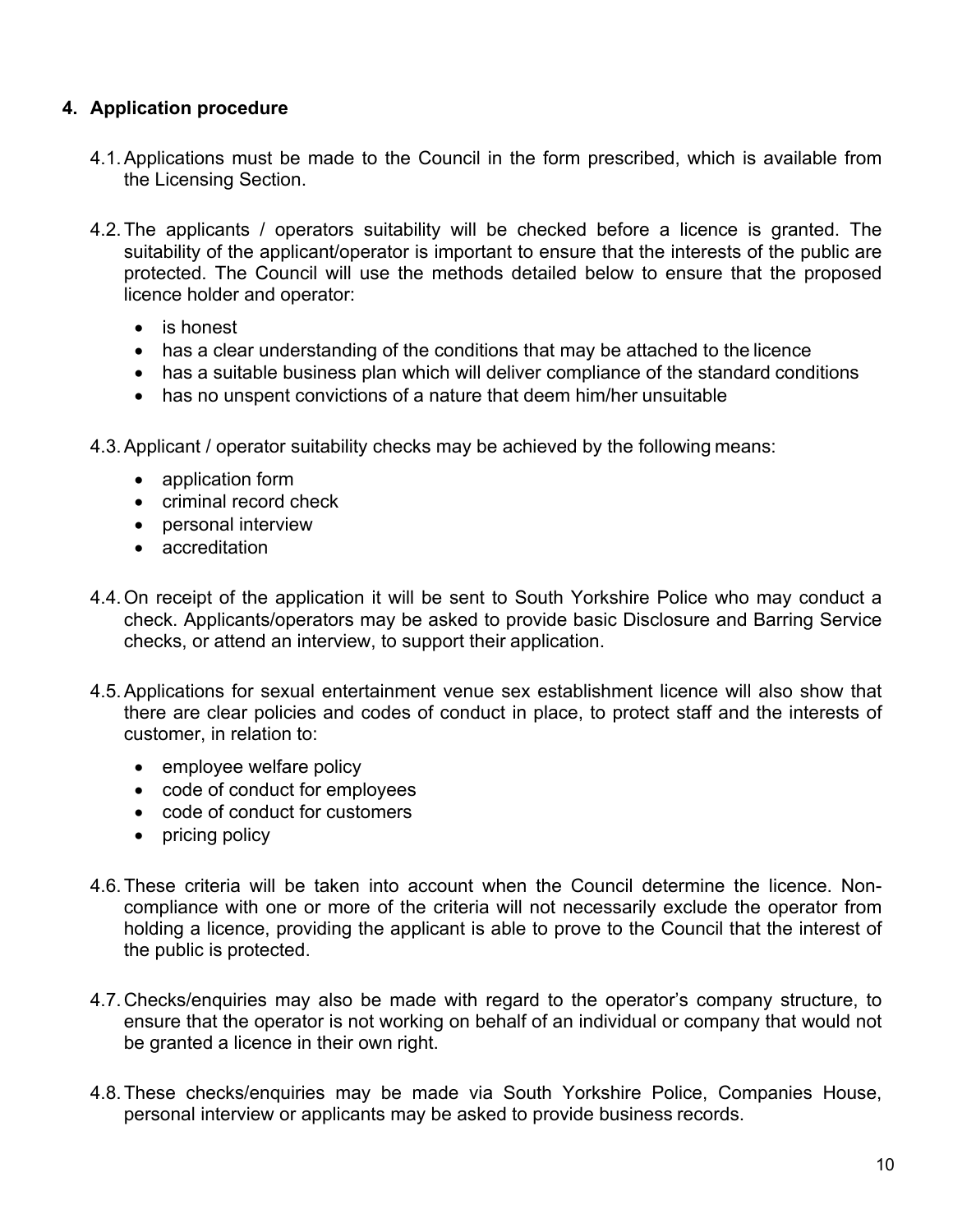# Fees

4.9.The fee must be submitted as part of the application. The fee is based on the recovery of costs incurred by the Council in determining the application.

# **Notices**

- 4.10. It is a legal requirement that the applicant must advertise the application in the following ways:
	- publish an advertisement in a local newspaper within 7 days of the application being submitted to the Council
	- display a notice of the application on or near the premises for 21 consecutive days
	- send a copy of the notice of application to the Chief Officer of Police for South Yorkshire within 7 days of the application being submitted to the Council
- 4.11.Proof that the applicant has advertised the application will be required.

# **Objections**

- 4.12.Anyone can object to an application for a sex establishment. Objection should be received by the Council no later than 28 days after the date that the application was received by the Council. Objections can be on any matter but should not be based on moral grounds/values. Appropriate weight will be given to objections which relate to the purpose of the legislation which is the control of sex establishments.
- 4.13.The Council will notify the applicant in writing of the general terms of any objection it receives within the 28 days of the application. Objectors will, however, remain anonymous and efforts will be made to redact the contents of the objections so the objector's identity remains anonymous. If the objectors wish for their details to be released to the applicant they should make this clear in their objection.

# Hearings - decision making process

- 4.14. It is the Council's practice to provide notice of committees and sub-committee hearings to all interested parties (applicants and objectors) five days before the hearing as laid down in the Local Government Act 1972. This notice will provide the date and time of the hearing, the procedure for the hearing, and will require the addressee to confirm their attendance and the attendance of any witnesses they may wish to call. The hearing will take place in public except where the public interest requires otherwise.
- 4.15. In determining licence applications under the Act the Council will take into consideration the application before it, any objections received as well as local knowledge including local issues and cultural sensitivities.
- 4.16.Every decision to refuse or revoke a licence made by the Licensing Board, sub-committee or officers will be accompanied by clear reasons for the decision.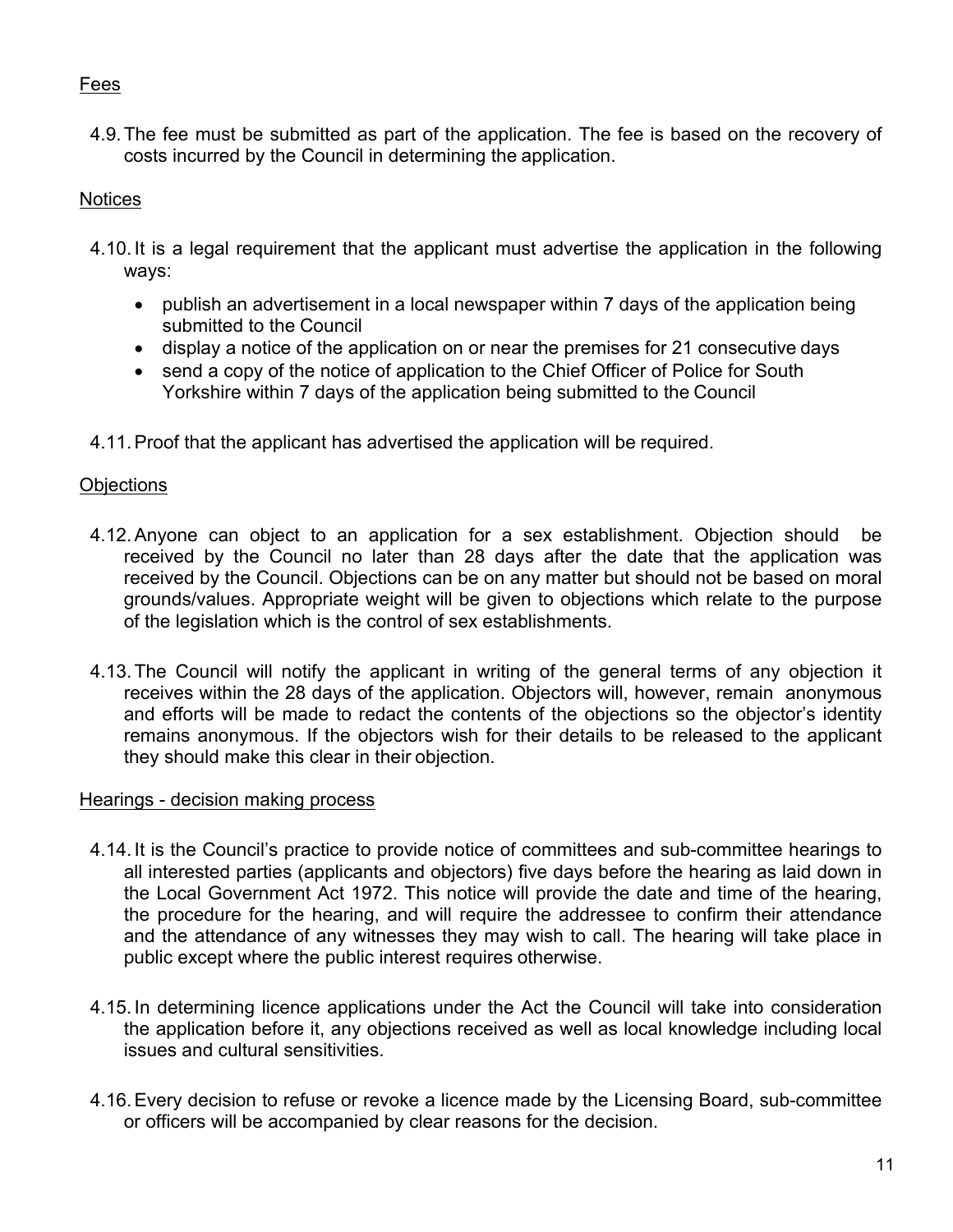4.17.Where possible a decision will be given verbally at the sub-committee hearing, with the written reasons to follow in due course. However in exceptional circumstances the subcommittee may defer the decision in order to allow further consideration of the case and in such circumstances the decision and reasons will be issued in writing to all parties.

#### **Conditions**

- 4.18.The Council will impose standard conditions on all licences. However, if deemed necessary, the Council may add to, change or replace the standard conditions with conditions that are relevant to the application. The standard conditions can be found at Appendix B.
- 4.19.Through the standard conditions the Council seeks to ensure that sex establishments are well managed and supervised, restrict sexual entertainment activities and the manner in which they are permitted to be provided, protect performers, protect customers and control the impact that the premises has in relation to the general public and locality.
- 4.20.Any change to the standard conditions will be applied to licences at the time of renewal when all conditions are reviewed.
- 4.21.Where it is considered appropriate the Council may attach conditions, in addition to the standard conditions, to a licence in the individual circumstances of an application.

#### Right of appeal

4.22.Only the applicant has the right to appeal the Council's decision to the Magistrate's Court and only on limited grounds, within 21 days of written reasons of decision. There is no right to appeal for objectors or statutory authorities. Further information can be found at Section 27 of the Act.

#### Term of licence

4.23.A sex establishment licence shall remain in force for a maximum period of one year. The authority may grant a shorter licence period if it thinks fit. A licence may be brought to an early end by being surrendered or revoked.

#### Renewal / transfer

- 4.24.The process for applying for a renewal or transfer of the licence is the same as when applying for a new licence.
- 4.25.Applications for the renewal of a licence must be made prior to the date of expiry. The licence is deemed to continue until the application is withdraw by the applicant or determined by the licensing authority.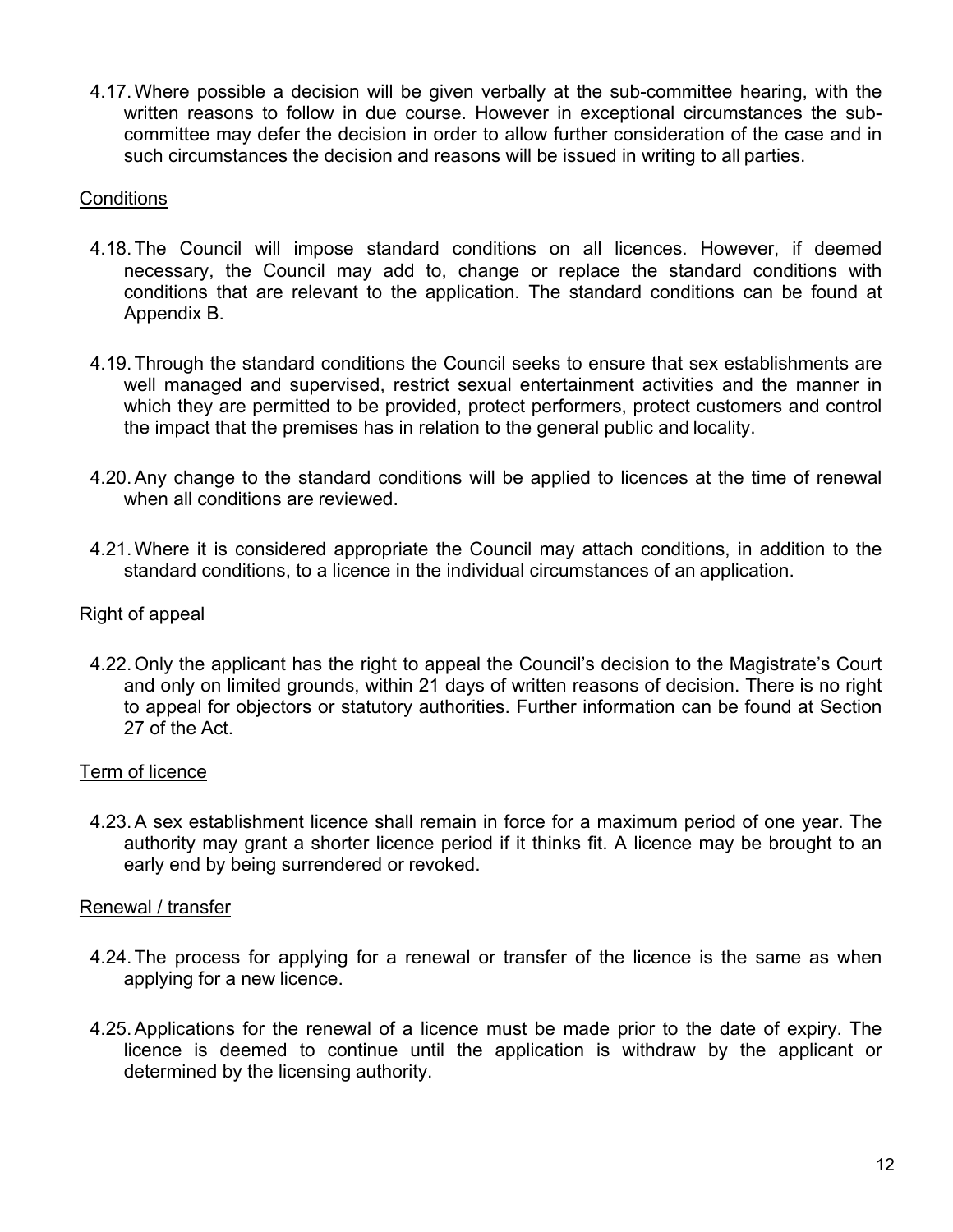## Variation

- 4.26. A licence holder can apply to vary the terms, conditions or restrictions of a licence at any time. The 1982 Act does not set out procedural requirements in relation to variations.
- 4.27. Licence holders should contact the Licensing Section before making their application to discuss if a new application is more suitable.

#### **Revocation**

- 4.28.The Council may revoke the sex establishment licence if information is received in relation to either the mandatory grounds, detailed at paragraph 4.3, or the first two of the discretionary grounds, details at paragraph 4.4.
- 4.29.Should the Council consider revocation of the licence to be appropriate, the licensee will be given an opportunity to appear before and be heard by the Licensing Board or Sub-Committee.
- 4.30.The licensee will be given a statement in writing of the reasons for revocation within seven days of the requirement being made.
- 4.31.The revocation will take effect once the appeal period has expired, or if an appeal is lodged after the determination or abandonment of the appeal.

#### **Waiver**

- 4.32.Provisions within the Act allow licensing authorities to waive the need for a licence. Should the Council decide that a licence would be unreasonable or inappropriate, it may waive the need for a licence, for example in the case of a medical book shop, sex clinic, in border line cases, to correct errors or for minor or temporary events.
- 4.33.The Council would only waive the need for a licence where activity is low risk and/or temporary. However, a waiver will not be considered in the cases where a licence is reasonable and appropriate or where there is public interest.
- 4.34.The application for a waiver uses the same form as an application for a new licence, this should be accompanied by a letter which describes the circumstances under which the need for a licence should be waived. There is no requirement to advertise the application. There is a fee. Applicants should contact the Licensing Section before making their application.
- 4.35.The decision to waive the need for a licence will be taken at a licensing sub-committee hearing and a Notice of Waiver will be issued in due course.
- 4.36. Unsuccessful applications for waivers will be notified accordingly and provision will be made for them to make a formal application for a sex establishment licence.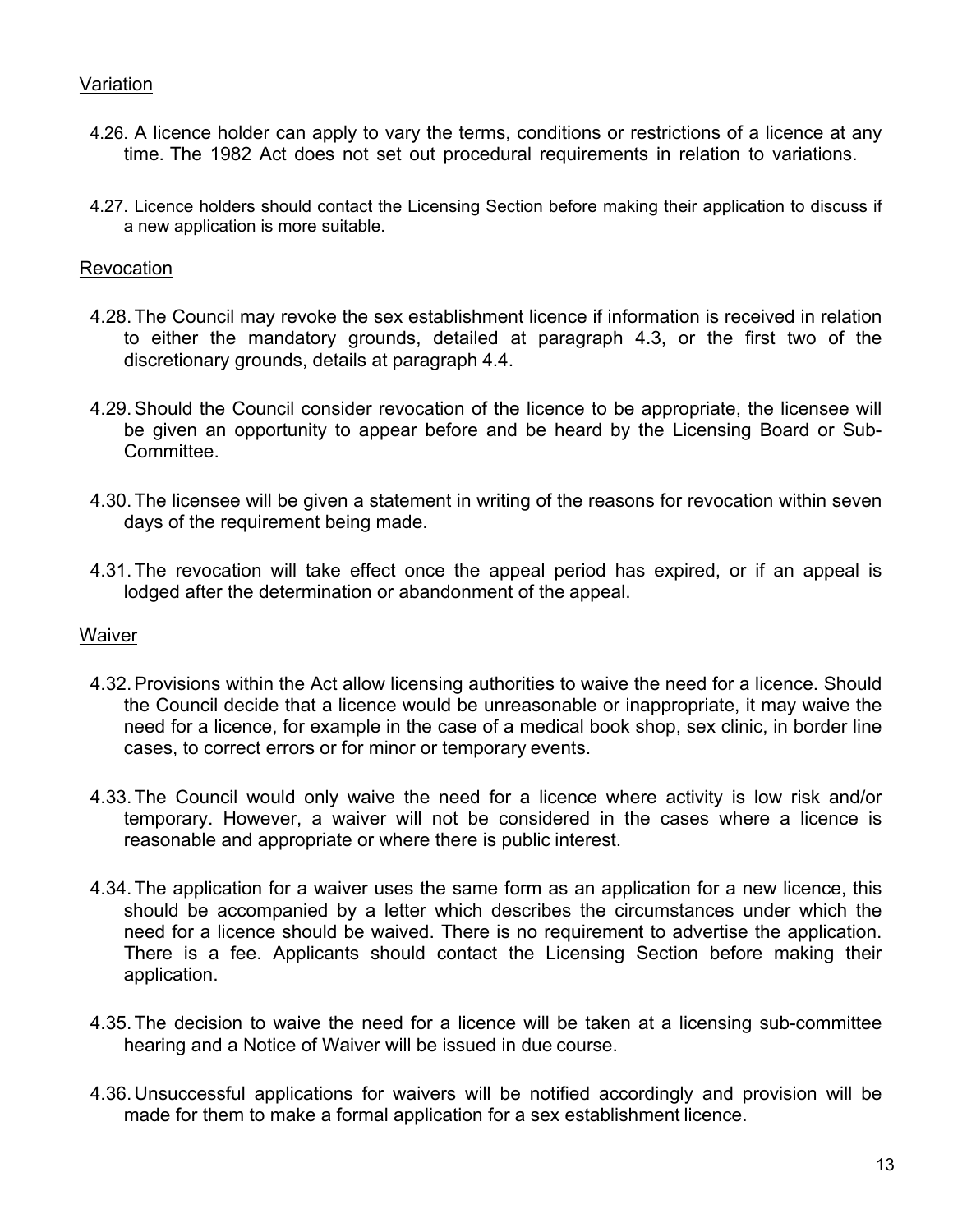#### **Interpretation**

**Advertisement** means any word, letter, image, model, sign, placard, board, notice, device or representation, whether illuminated or not, in the nature of and employed wholly or partly for the purposes of, advertisement or announcement.

**Authorised officer** means an officer employed by Rotherham Metropolitan Borough Council and authorised by the Council to act in accordance with provisions of the Local Government (Miscellaneous Provisions) Act 1982.

**The Council** means Rotherham Metropolitan Borough Council.

**Display of nudity** means:

(a) in the case of a woman, exposure of her nipples, pubic area, genitals or anus; and (b) in the case of a man, exposure of his pubic area, genitals or anus.

**Dancer / performer / performer** means dancer / performer, entertainment, performer, or other such person employed, or otherwise, to provide relevant entertainment.

**Licence** means any sex establishment that the Council can grant under this Act.

**Licensee** means the holder of a sex establishment licence.

**Licensed area** means the part of the premises marked on the plan where licensable activities are to take place.

**Premises** includes any vehicle, vessel or stall but does not include any private dwelling to which the public is not admitted.

**Relevant entertainment** means any live performance or any live display of nudity which is of such a nature that, ignoring financial gain, it must reasonably be assumed to be provided solely or principally for the purpose of sexually stimulating any member of the audience (whether by verbal or other means).

**Responsible person** means the person nominated by the licensee who has personal responsibility for and be present on the premises whilst the premises is open to the public. This may be the manager or the relief manager.

**Sex shop** means any premises, vehicle, vessel or stall used for a business which consists to a significant degree of selling, hiring, exchanging, lending, displaying or demonstrating sex articles or other things intended for use in the connection with, or for the purpose of stimulating or encouraging sexual activity.

**Sexual entertainment venue** means any premises at which relevant entertainment is provided before a live audience, directly or indirectly for the financial gain of the organiser (i.e. a person who is responsible for organisation of management of the entertainment or the premises).

**Standard conditions** will mean any terms, conditions or restrictions contained or referred to in the schedule to a licence granted under Schedule 3, but does not include any private dwelling to which the public is not admitted.

**Unsolicited** (in relation to advertising) means any material that is unasked for, not looked for or unsought, i.e. newspaper advertising, flyers, posters, radio advertisements, television advertising, advertising hoardings etc.

**Vehicle** means a vehicle intended or adapted for use on roads.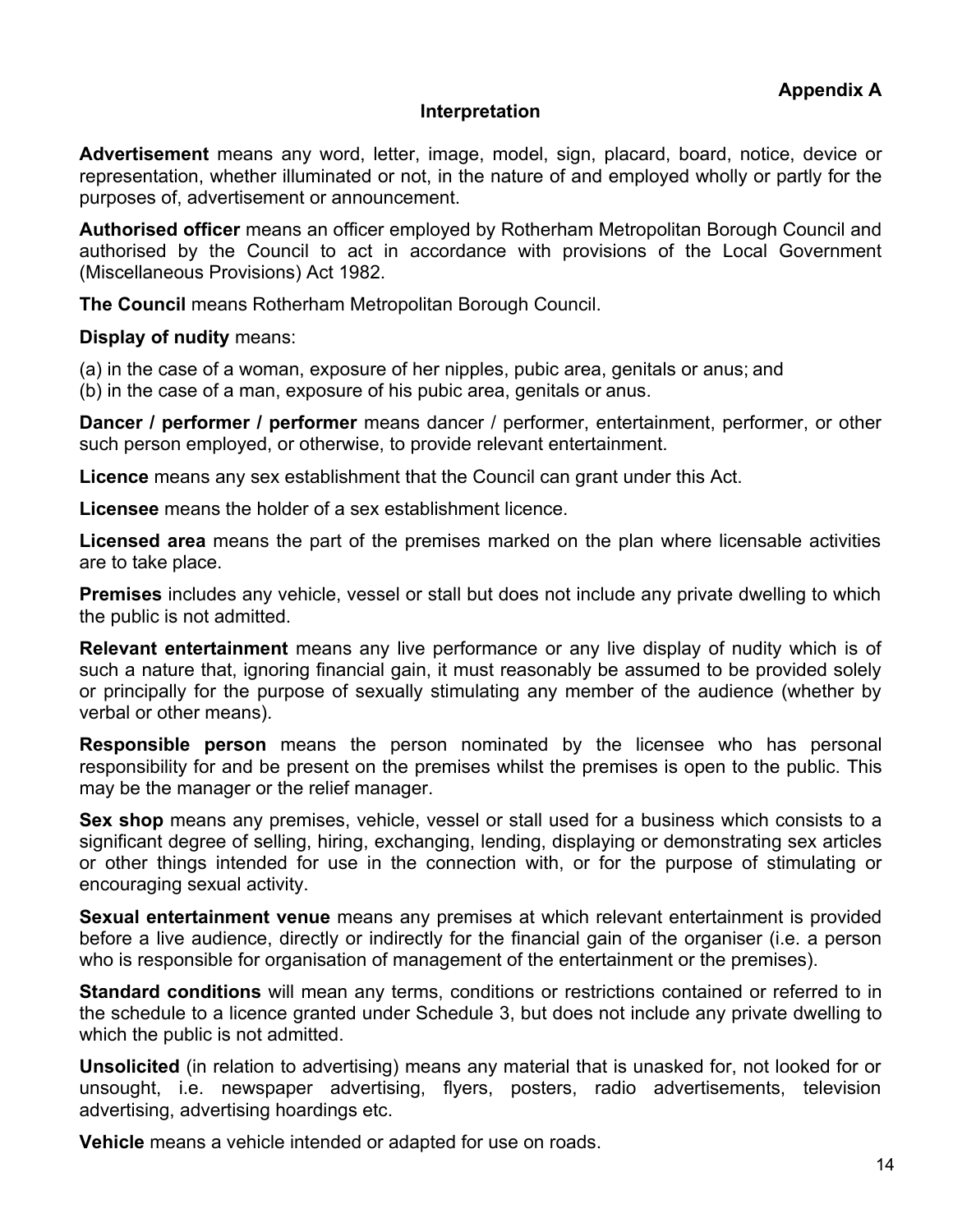## **Standard Conditions**

#### **Sexual Entertainment Venues**

#### **General**

- 1. In accordance with Home Office guidance, where a condition conflicts with a condition in a Licensing Act 2003 premises licence, the more onerous applies.
- 2. Unless stated otherwise, the licence hereby granted will remain in force for one year from the date on the licence, after which it will cease to be in effect unless an application for renewal is submitted in the manner prescribed by the Council.
- 3. The licence may be revoked by the Council if at any time the holder is convicted of an offence of using the licensed premises, or other premises for which a similar licence has been granted, other than in accordance with the terms, conditions or restrictions of the licence or is convicted of any offence under any enactment defined in paragraph 1 of Schedule 3 to the Local Government (Miscellaneous Provisions) Act 1982 as amended.
- 4. In the event of a conflict between these conditions and any special conditions contained in a licence relating to a sex establishment the special conditions shall prevail.
- 5. The name of the premises must be approved by the Council in writing. Any change to the name of the premises must be approved by the Council in writing.

## **Exhibition of the licence**

6. The licence or a certified copy must be prominently displayed at all times so as to be readily and easily seen by all persons using the premises and all authorised officers. A copy of the conditions attached to the licence must be kept on the premises and be available for inspection by an authorised officer of the Council.

## **Hours of opening**

7. Except with the written consent of the Council, the premises will only open to the public during the following hours:

| Monday    | $21:00 - 00:00$ | Friday   | $21:00 - 01:00$ |
|-----------|-----------------|----------|-----------------|
| Tuesday   | $21:00 - 00:00$ | Saturday | $21:00 - 01:00$ |
| Wednesday | $21:00 - 00:00$ | Sunday   | $21:00 - 01:00$ |
| Thursday  | $21:00 - 00:00$ |          |                 |

## **Conduct of the premises**

- 8. Relevant entertainment will only be performed by the dancer / performer. There must be no audience participation.
- 9. Dancer / performers will only perform on the stage area, or in booths / areas for VIPs as identified on the plan attached.
- 10. Any performance will be restricted to dancing and the removal of clothes. There will not be any other form of sexual activity or stimulation which, for the avoidance of doubt, includes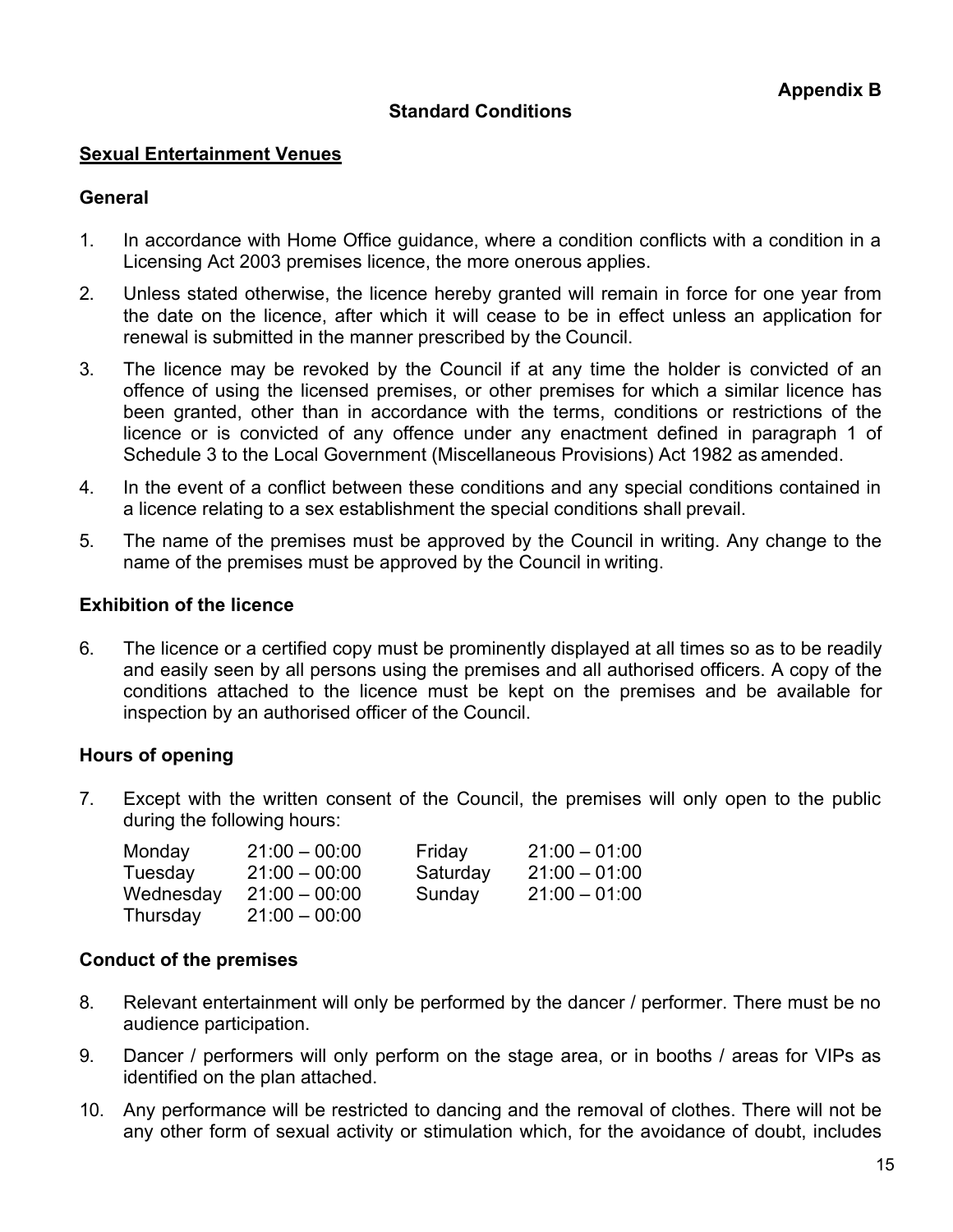kissing.

- 11. Sex toys must not be used and penetration of the genital area by any means must not take place.
- 12. Dancer / performers shall re-dress at the conclusion of the performance.
- 13. Customers will not be permitted to throw money at the dancer / performers.
- 14. No customers shall be admitted to the premises or allowed to remain on the premises if they appear to be intoxicated or unruly.
- 15. No person shall take any photographs, videos or other similar recordings (including mobile phones and video streaming) of the authorised relevant entertainment.
- 16. Performers must never be alone in the company of a customer except in an area open to the public within the premises.
- 17. The licensee is to ensure a sufficient number of staff are employed ('floor supervisors') inside the premises whilst sexual entertainment is provided to supervise the performers and customers.
- 18. Performers must not perform a nude table dance unless in a supervised area or within five metres of a floor supervisor.
- 19. Performers are never to be in the company of a customer except in an area open to the public within the premises (excluding the toilets).
- 20. Notices must be clearly displayed on each table, each bar and at the entrance to the premises stating:
	- (1) there is no physical contact between customers and performers;
	- (2) a minimum distance of 300 millimetres must be maintained between performers and customers;
- 21. Performers must not:
	- (1) climb on furniture provided for patrons
	- (2) stimulate sex acts
	- (3) remain in a state of undress once they have completed their act.
- 22. Performers shall at all times wear a non-transparent G-string or similar piece of clothing on the appropriate part of the body, and at no time will it reveal any part of their genitalia or anus.
- 23. The licensee must ensure that during the performance of a table dance:
	- (1) customers must be seated in an upright position against the back of the booth or seat with their hands by their sides before a dancer can start a table dance;
	- (2) customers must remain seated during the entire performance of the dance;
	- (3) for the purpose of restraint only, performers may only touch a customer above the customers chest with their hands only;
	- (4) performers must not sit or straddle the customer;
	- (5) performers must not place their feet on the seats.
- 24. The licensee must ensure that during performances to which this licence relates:
	- (1) performers may not perform any act that clearly stimulates any sexual act;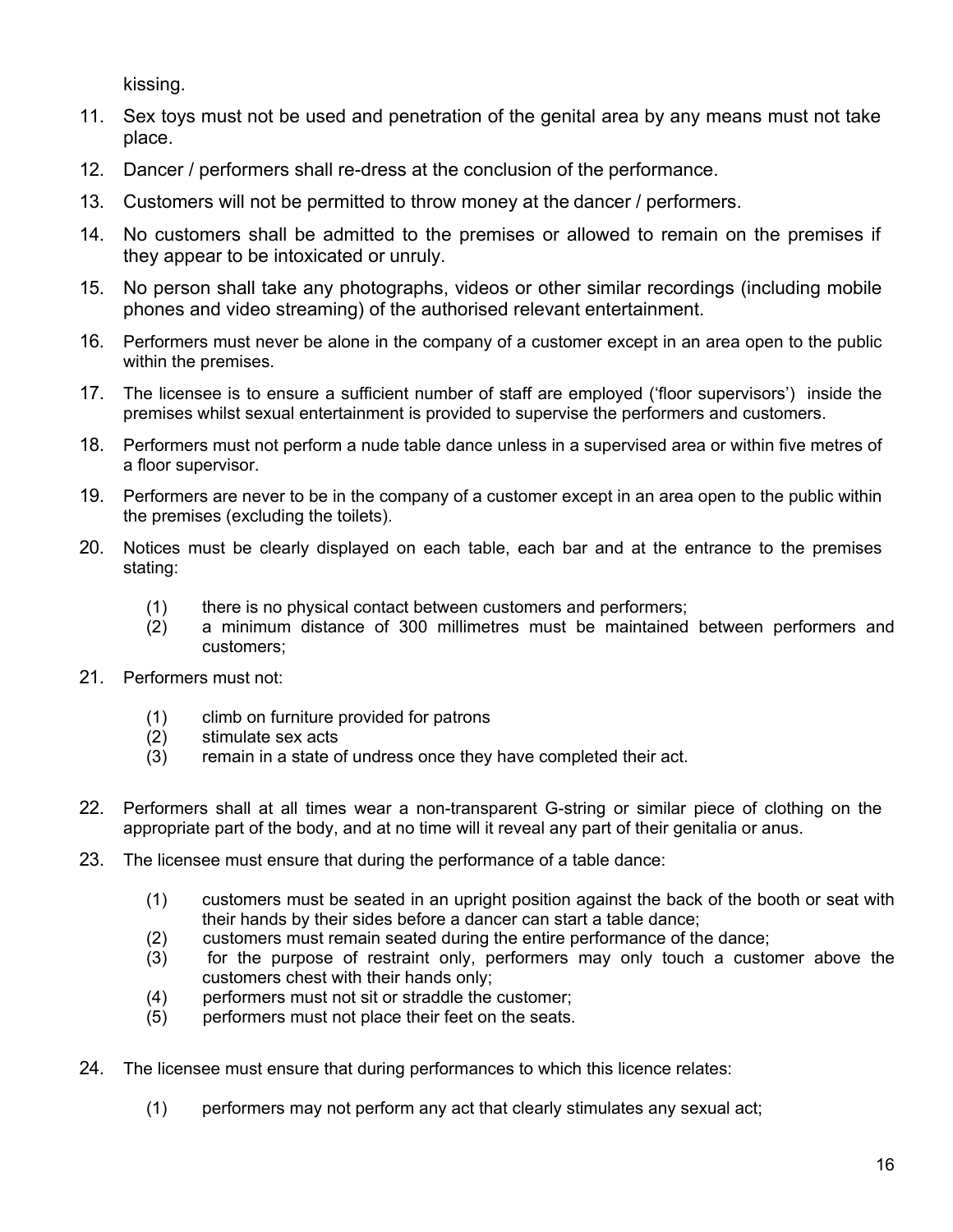- (2) performers may not intentionally touch a customer any time during the performance unless absolutely accidentally or due to a third party;
- (3) performers may not use inappropriate, suggestive or sexually graphic language at any time;
- (4) performers must never intentionally touch the genitals or breasts o another dancer or to knowingly permit another dancer to intentionally touch their genitals or breast;
- (5) performers must not engage in communications that could be deemed as acts of prostitution or solicitation, even if the performer has no intention of carrying out the act;
- (6) performers only perform nude or semi-nude dancing (of any description) within areas specified by the Council.
- 25. The licensee must ensure that during performances to which the licence relates:
	- (1) customers may not dance at any time except in areas specifically designated by the Council as being separate from areas for sexual entertainment;
	- (2) customers must remain appropriately clothed at all times.

## **External appearance**

26. There will be a notice displayed inside each entrance or doorway to the premises, clearly visible on entering the premises, which states the following words and no others:

# **STRICTLY NO ADMITTANCE TO PERSONS UNDER 18 YEARS OF AGE**

This premises operates a Challenge 25 policy.

Persons who appear to be under the age of 25 will be required to show proof of age.

- 27. The external appearance of the premises must be approved by the Council in writing. Any change to the external appearance must be approved by the Council. The operator must advise of any change in writing including a drawing of the existing and proposed street elevation. This must be approved by the Council in writing before work is undertaken.
- 28. Access to the licensed area of the premises should be through a lobby area which is constructed in such a way that the inside of the licensed premises where relevant entertainment takes place is not visible to passing members of the public when the doors of the premises are opened.
- 29. Windows and opening to the premises, other than entrances, shall be obscured in a manner and with such material approved by the Council. Door entrances shall also be obscured by blinds or material approved by the Council so as to prevent any member of the public from seeing through to the premises whilst relevant entertainment is taking place.
- 30. External signage will only be illuminated between 9.00pm and 5.00am, and movable signs placed outside the premises will be removed between 4.30am and 9.00pm.

# **Advertising**

- 31. Any unsolicited written, visual or auditory advertisement material, posters, signage or window display must not be of a sexually explicit or suggestive nature, will not contain images or text of a sexually explicit, obscene or offensive nature and must be approved by the Council in writing.
- 32. Staff employed or subcontracted by the premises will not verbally or otherwise promote, tout or advertise the premises, except by way of flyers. Staff employed or subcontracted by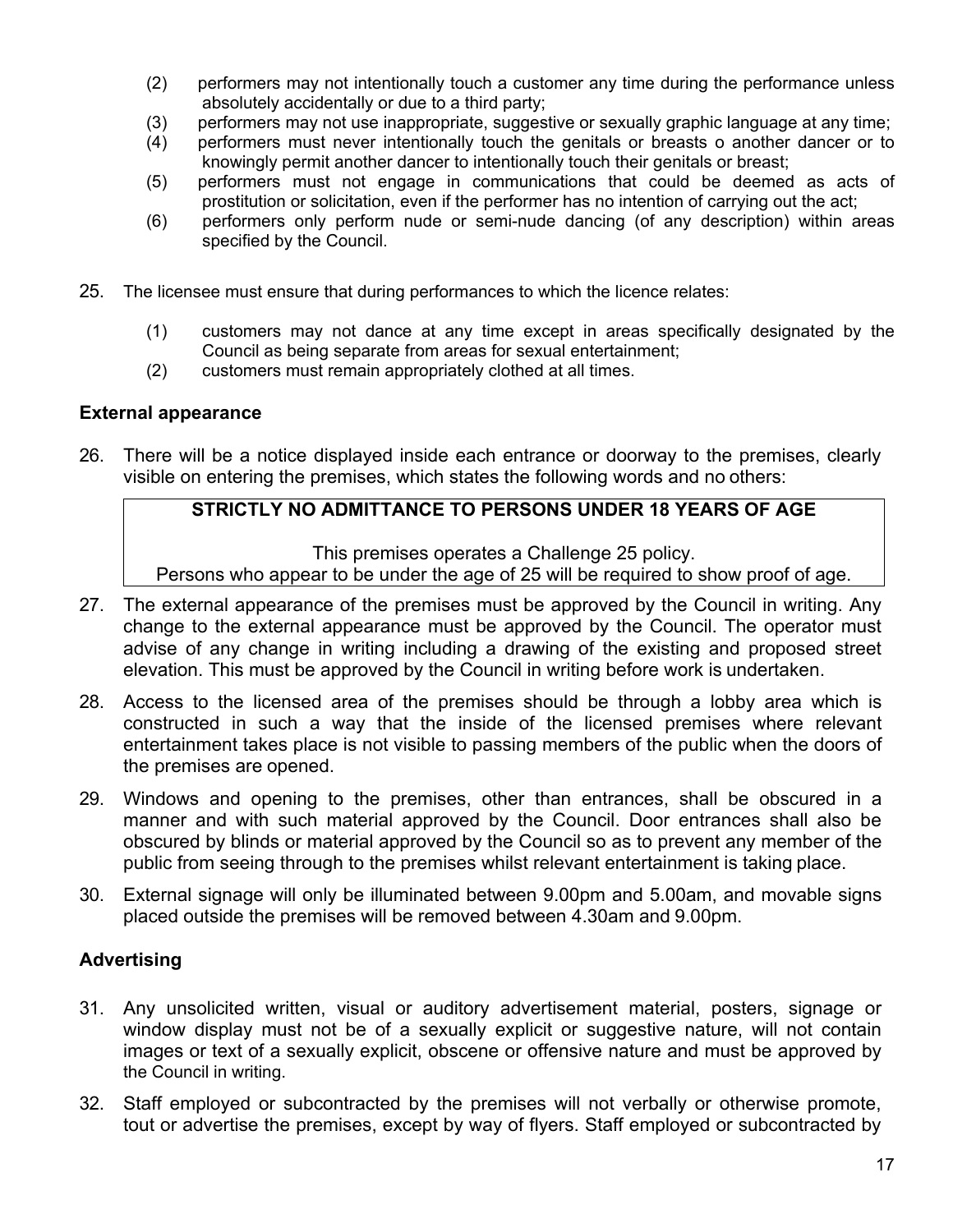the premises will not direct potential customers to transport connected with the premises.

33. The distribution of flyers will only be permitted in such a way where it does not cause public offence. Therefore, the distribution of flyers is only permitted between the hours of 9.00pm and 3.30am. The licensee will remove any leaflets/flyers from the highway within a 100 metre radius of the premises by 5.00am. Flyers must not be distributed by and to persons under the age of 18 years.

## **Layout of the premises**

- 34. Access to ground floor premises may only be through two or more doors placed consecutively, so arranged that when a person enters or leaves the premises the interior of the premises is not recognisable to persons outside the premises. The first set of entry doors must be fitted with a device to provide for their automatic closure and such a device shall be maintained in good working order.
- 35. No access will be permitted through the premises to any other adjoining or adjacent premises except in the case of an emergency.
- 36. No alterations (including temporary alterations) will be made to the structure and installations on the premises, without the prior written consent of the Council. This condition will not require notice to be given in respect of routine maintenance works. Where there is any doubt the licensee should seek advice from the Council.
- 37. Where works necessitate the premises being closed for a long period of time, the premises shall not reopen for the purpose of the licence, until the licensee has been notified in writing by the Council of the satisfactory completion of the work.
- 38. All parts of the premises shall be well maintained and kept in a clean condition to the satisfaction of the Council.

## **Management of the premises**

- 39. Where the licensee is a body corporate, or an un-incorporated body, any change of director, company secretary or other person responsible for the management of the body will be notified in writing to the Council within 14 days of such change. Such details as the Council may require in respect of the change of personnel will be furnished within 14 days of a request in writing from the Council.
- 40. The licensee, or a responsible person nominated by him/her in writing for the purpose of managing the venue ("the manager") will have personal responsibility for and be present on the premises whilst relevant entertainment is being performed. Any such nomination will be produced on demand to an authorised officer of the Council or the police.
- 41. The licensee will ensure that any person nominated by him/her under the above:
	- a) has been provided with a copy of the conditions relating to the premises and is fully conversant with them; and
	- b) is in possession of a written nomination referred to about at all times when they are in charge of the premises.
- 42. Where the licensee, director, company secretary, or responsible person nominated for the purpose of managing the venue ("the manager"), is convicted of an offence, they must, as soon as practicable after the conviction, inform the Council of the conviction giving details of the nature and date of the conviction, and any sentence imposed.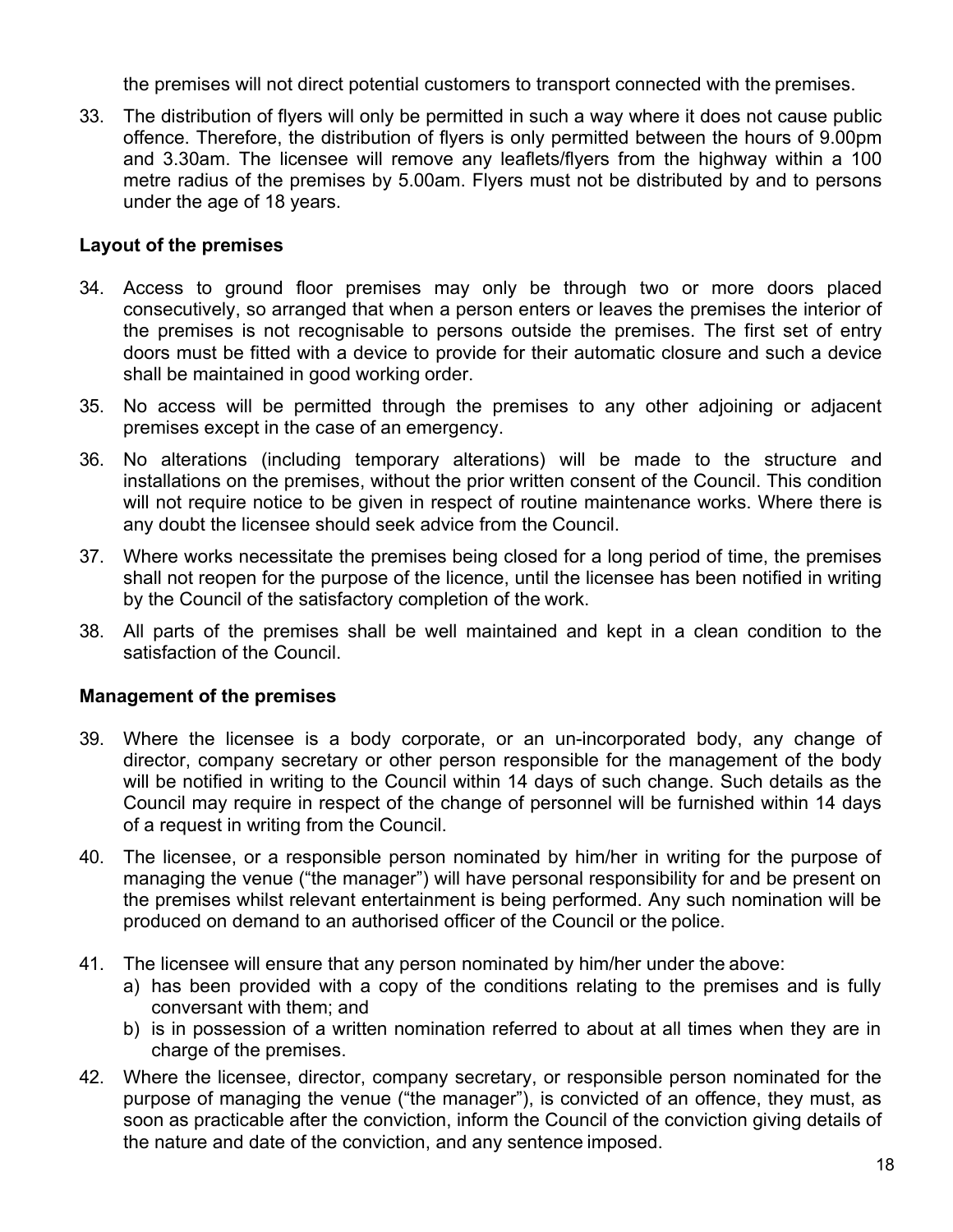- 43. The licensee will retain control over all parts of the premises and will not let, licence or part with possession of any part of the premises. The Council must be notified immediately in the event that any part of the premises affected by the termination of a lease or other event affecting the licensee's control of the premises.
- 44. The licensee will ensure that the public is not admitted to any part or parts of the premises that has not been approved by the Council.
- 45. No person under the age of 18 will be admitted to the premises.
- 46. The licensee will operate a Challenge 25 age verification policy. People who appear to be under the age of 25 will be required to show proof of ID prior to admittance. A notice to this effect, in accordance with condition 18 will be displayed on the premises.
- 47. The licence holder will not employee any person under the age of 18 in any capacity.
- 48. The licensee will comply with all statutory provisions and any regulations made hereunder.
- 49. The licensee will provide, for approval in writing of both the police and the licensing authority, a code of practice for the dancer / performers. This code must be given to all dancer / performers and displayed in staff areas. This code must be made available upon request to both the police and authorised officers.
- 50. The licensee will provide, for approval in writing of both the police and the licensing authority, a code of conduct for customers, this must be printed in a manner which is clear and easy to read during normal operation of the premises. This code must be prominently displayed at each entrance to the premises, at the entrance to any private dance areas and in suitable locations within the licensed premises, such locations to be agreed with the Council, such as at bars.
- 51. Price lists for both drinks and sexual entertainment will be clearly displayed at each entrance to the premises, at each bar and at each table.
- 52. Suitable and sufficient training will be provided to all staff including the nominated responsible person. The training will be recorded and the training records must be made available upon request to both the police and authorised officers.
- 53. The name of the person responsible for the management of the premises, whether the licensee or manager, shall be displayed in a conspicuous position within the premises throughout the period during which he/she is responsible for its conduct.

## **Safety and security**

- 54. A colour digital CCTV system will be maintained and operational at the premises at all times when licensable activities are being carried out and at any other times when member of the public are present on the premises.
- 55. The CCTV system will cover all areas of the premises occupied by the public under the terms of the licence, including corridors, stairways, each dance booth and VIP areas (excluding within toilets and changing rooms). The CCTV system will cover the main entrances and external areas of the premises occupied by the public, for example queuing areas, beer gardens, smoking areas and car parks.
- 56. The locations of CCTV cameras are identified on the site plan of the premises. No amendments to the locations of the cameras will be made without prior consultation with South Yorkshire Police and the Council.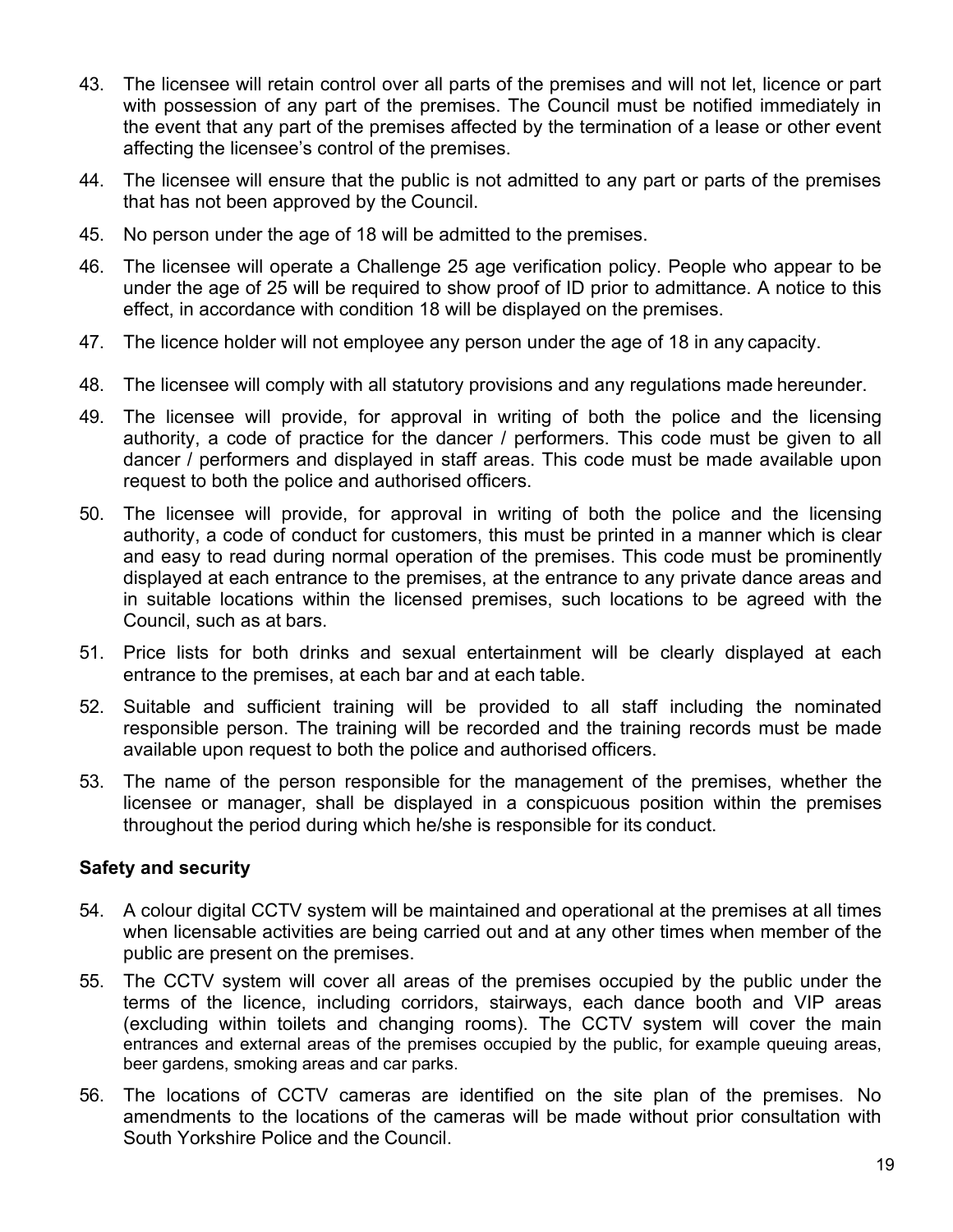- 57. The CCTV system will be of a satisfactory resolution quality which will enable the identification of persons and activities, and other fine details such as vehicle registration number plates.
- 58. Recorded CCTV images will be maintained and stored for a continuous period of 28 days. The CCTV equipment shall have constant time/date generation which must be checked on a daily basis for accuracy.
- 59. Where CCTV is recorded onto a hard drive system, any DVDs subsequently produced will be in a format so it can be played back on a standard DVD player.
- 60. The nominated person ("the manager") must be trained in the use of any such CCTV equipment and be able to produce CCTV images to the police or Licensing Authority.
- 61. CCTV footage will be controlled and kept in a secure environment to prevent tampering and unauthorised viewing.
- 62. The data controller, under the Data Protection Act 1998, who is responsible for any CCTV images captured on cameras on the premises will, on the lawful request of the police or an authorised officer of the Council, cause any required footage to be downloaded immediately, or where this is not possible, as soon as reasonably practicable, and supplied to the requesting officer. Where the CCTV images are not supplied at the time of the request being made the data controller will ensure that they are secured to prevent any overwriting.
- 63. A minimum of two Security Industry Authority registered door staff (numbers to be subject to police and licensing authority approval) will be present on the premises during the performance of relevant entertainment.
- 64. An incident log shall be kept at the premises, and made available on request to the Licensing Authority or the Police, which will record the following:
	- a) all crimes reported to the venue;
	- b) all ejections of patrons;
	- c) any complaints received;
	- d) any incidents of disorder;
	- e) seizures of drugs or offensive weapons;
	- f) any faults in the CCTV system or searching equipment or scanning equipment;
	- g) any refusal of the sale of alcohol;
	- h) any visit by a relevant authority or emergency service;
	- i) any breach of licence conditions reported by a Performer
- 65. The licensee will ensure that a fire safety risk assessment is carried out in connection with the premises, and is retained on the premises at all times and available for inspection by an authorised officer or a member of the Fire Authority.
- 66. The licensee will maintain good order in the premises at all times, and ensure that persons entering or leaving the licensed premises conduct themselves in an orderly manner and do not in any way cause annoyance to residents in the vicinity and persons passing by.

## **Staff welfare**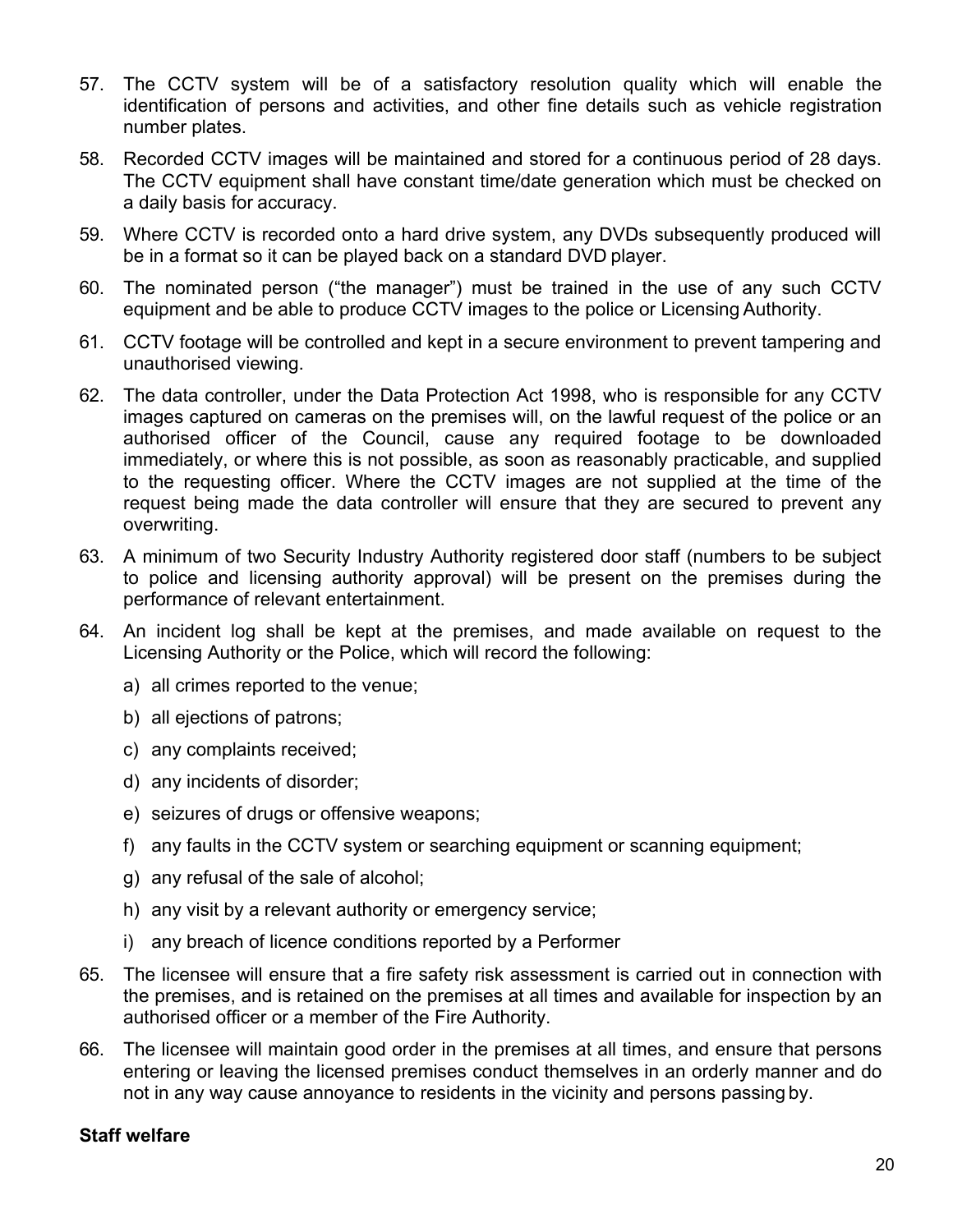- 67. Dancer / performers will be aged 18 years or over.
- 68. Before a dancer / performer is permitted to work on the premises the licensee will ensure that the dancer / performer:
	- a) has not been convicted of theft, drug offences or prostitution
	- b) has the right to work in the UK

The licensee will keep records of the checks, including copies of any documentation such as a basic disclosure, passport, visa, driving licence or national insurance number provided by the dancer / performer.

- 69. All premises that provide relevant entertainment will provide dancer / performers with copies of the following documents:
	- a) A copy of the conditions attached to the Sex Establishment Licence;
	- b) Details of any other conditions applied by management of the premises;
	- c) A copy of the code of practice for dancer / performers;
	- d) A copy of the code of conduct for customers;
	- e) Price lists for drinks and sexual entertainment.

The licensee must ensure that a record is kept of the provision of these documents, and that the record is signed and dated by the dancer / performer.

- 70. Dancer / performers will be provided with separate secure dressing rooms, facilities to secure valuables and proper sanitation facilities. No person other than performers and authorised staff will be allowed in or near the dressing rooms, therefore safe and controlled access will be maintained at all times. The documents detailed in condition 60 will be displayed in the dressing rooms.
- 71. There will be at least one female member of staff authorised to be responsible for the safety and welfare of the dancer / performers. This staff member must on the premises at all times when licensable activities are taking place.
- 72. All booths and VIP areas used for private dances must be visible to supervision and must not have closing doors, any curtains used must be approved by the Council in writing.
- 73. All booths and VIP areas used for private dances must be directly supervised by either a SIA registered door supervisor, or a member of staff who has direct contact with a SIA registered door supervisor working on the premises at all times the booths/areas are in use. Direct supervision does not include remote supervision by CCTV.
- 74. Dancer / performers will only be present in the licensed area in a state of nudity when they are performing on stage or providing a private dance.
- 75. Any person on the premises who can be observed from outside the premises will be properly and decently dressed.
- 76. The practice of fining is prohibited.
- 77. Customers and staff must not be allowed to interact while using the smoking area, and where possible a separate smoking area should be provided for staff. Dancer / performers must be covered up at all times with knee length robes or coats whilst using the smoking areas.
- 78. Throughout the lap or table dance customers will remain seated and fully clothed, with their hands clearly visible, either resting on the arms of the chair/sofa or on the seat cushion, or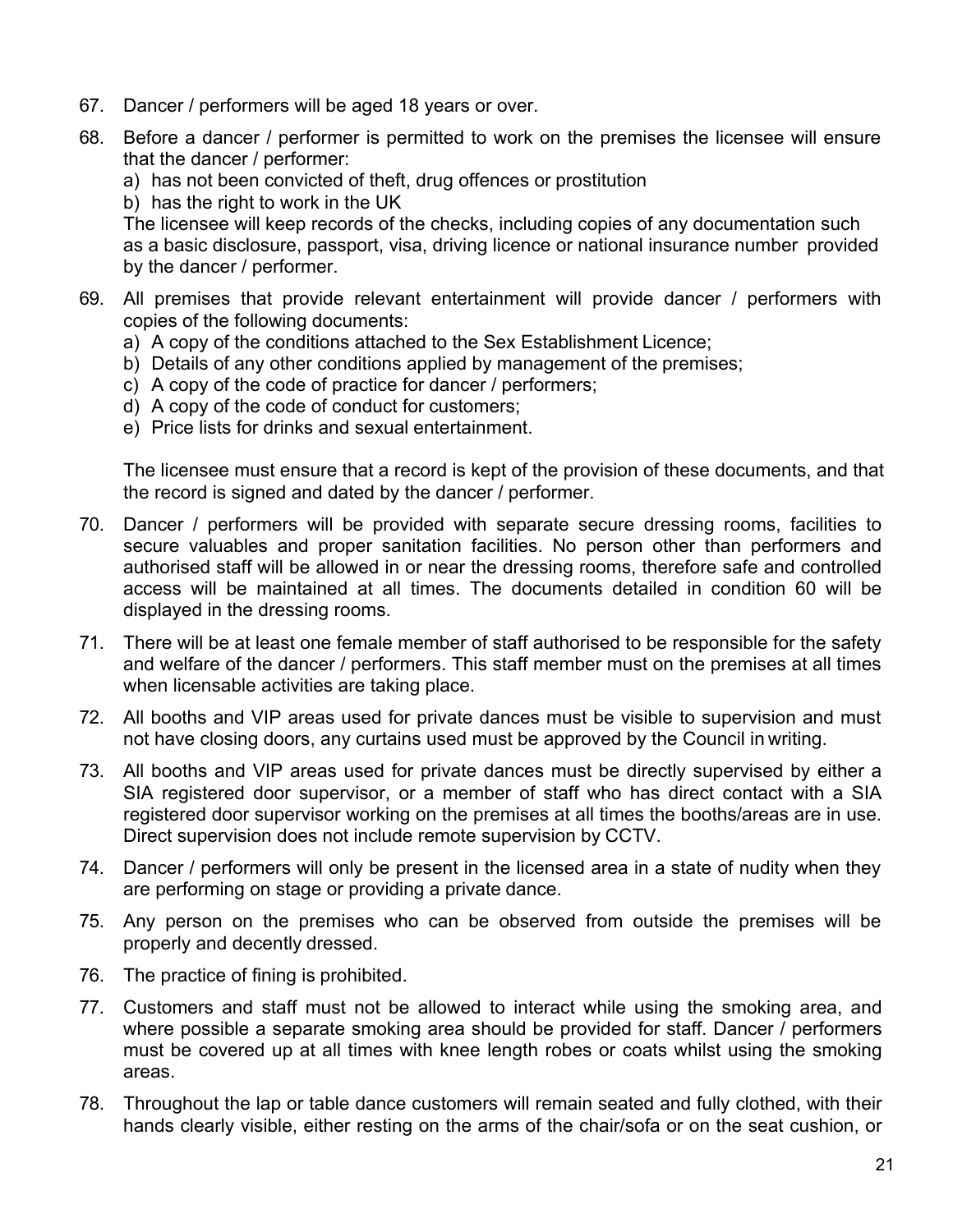customers must be asked to sit on their hands.

- 79. If a dancer / performer is invited to have a drink with a customer, the dancer / performer will remain fully clothed during this period. Dancers / performers will not be paid commission on the sale of beverages.
- 80. On leaving the premises dancers / performers will be escorted to their transport by a SIA registered door supervisor.
- 81. Individual records shall be kept at the premises of the real names, stage names and addresses of all dancers / perrformers working at the premises. The record will include either a copy of their birth certificate, current passport, EU driving licence or national identity card and shall be made immediately available for inspection by the Police and/or the Licensing Authority upon request.

## **Vessels, vehicles and stalls**

- 82. In the case of licensed premises that are a vessel, vehicle or stall, the licensee shall not move the vessel, vehicle or stall from the location specified in the licence unless 28 days written notice is given to the Council of such intended removal. The Council may require the licensee to lodge such written application as it may deem appropriate and pay such a fee as it may deem reasonable in respect of such application.
- 83. The requirements of condition 82 will not apply to a vessel, vehicle or stall habitually operating from a fixed location, which is regularly moved, whether under its own propulsion or otherwise, from another place for storage purposes. This place must be specified in the licence and must not be used for the purposes for which the licence is granted and any other location than that specified in the licence.
- 84. Vehicles must not be used for personal solicitation, touting or advertising.

# **Variation of conditions**

- 85. The Council may, at the time of grant or renewal of the licence, waive, modify or vary these conditions or impose additional conditions as appropriate.
- 86. The licensee may apply to the Council to vary any of the terms of the licence.
- 87. Applications to vary conditions of the licence must be advertised by the licensee in the same manner as the application for the grant, renewal or transfer of the licence.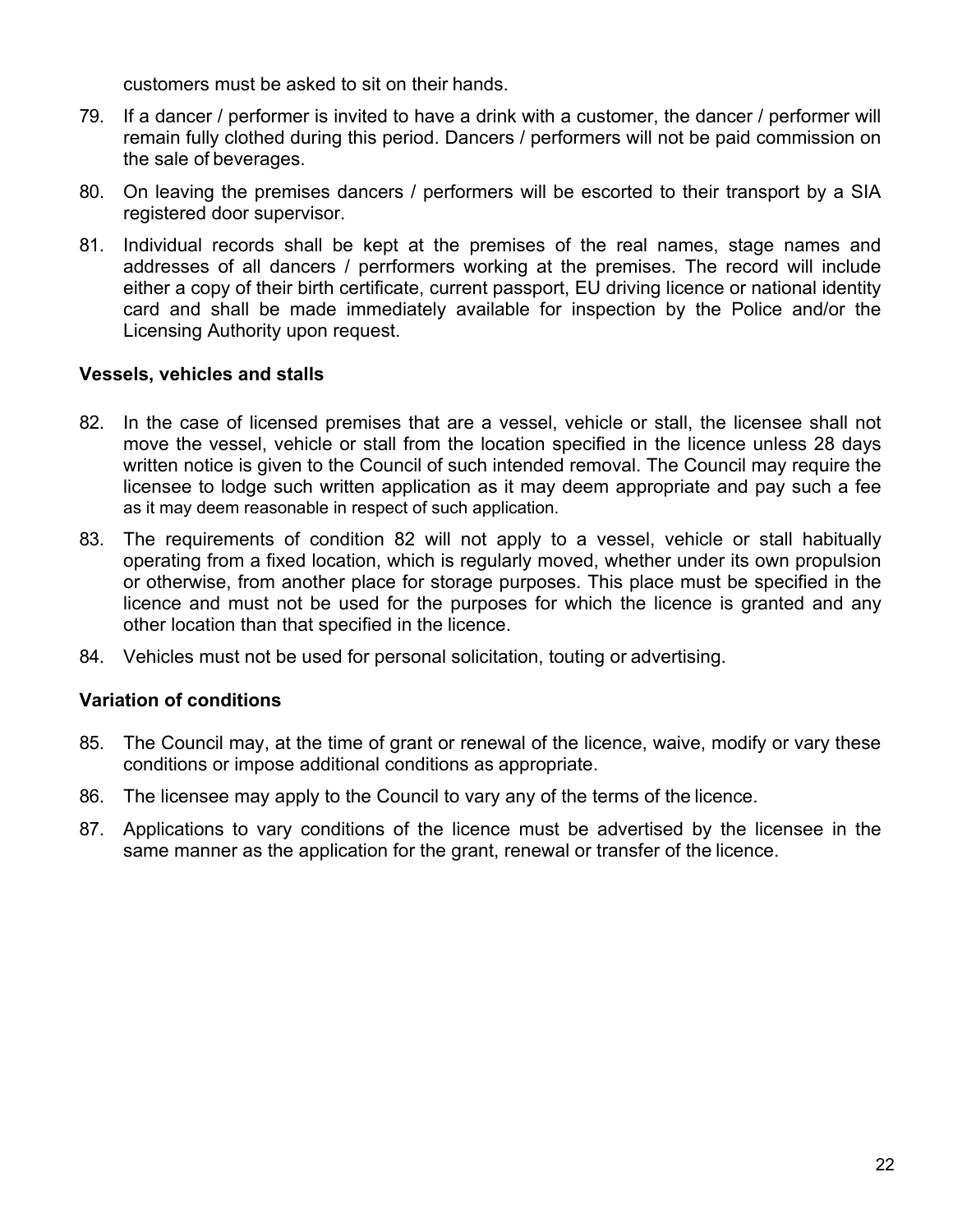# **Sex Shops**

## **General**

- 1. Unless stated otherwise, the licence hereby granted will remain in force for one year from the date on the licence, after which it will cease to be in effect unless an application for renewal is submitted in the manner prescribed by the Council.
- 2. The licence may be revoked by the Council if at any time the holder is convicted of an offence of using the licensed premises, or other premises for which a similar licence has been granted, other than in accordance with the terms, conditions or restrictions of the licence or is convicted of any offence under any enactment defined in paragraph 1 of Schedule 3 to the Local Government (Miscellaneous Provisions) Act 1982 as amended.
- 3. In the event of a conflict between these conditions and any special conditions contained in a licence relating to a sex establishment the special conditions shall prevail.
- 4. The name of the premises must be approved by the Council in writing. Any change to the name of the premises must be approved by the Council in writing.

## **Exhibition of the licence**

5. The licence or a certified copy shall be prominently displayed at all times so as to be readily and easily seen by all persons using the premises and all authorised officers. A copy of the conditions attached to the licence shall be kept on the premises and be available for inspection by an authorised officer of the Council.

## **Hours of opening**

6. Except with the written consent of the Council, the premises will only open to the public during the following hours:

| Monday    | $09:00 - 20:00$ | Friday   | $09:00 - 20:00$ |
|-----------|-----------------|----------|-----------------|
| Tuesday   | $09:00 - 20:00$ | Saturday | $09:00 - 20:00$ |
| Wednesday | $09:00 - 20:00$ | Sunday   | $12:00 - 20:00$ |
| Thursday  | $09:00 - 20:00$ |          |                 |

## **Conduct of the premises**

- 7. The premises will be conducted primarily for the purpose of the sale or hire of goods by retail.
- 8. The licensee, or any other person concerned in the conduct or management of the premises, will only obtain custom by means of personal solicitation or touting from the premises in such a way that it does not cause concern to the public or the licensing authority. All literature used will not contain images or text of a sexually explicit, obscene or offensive nature.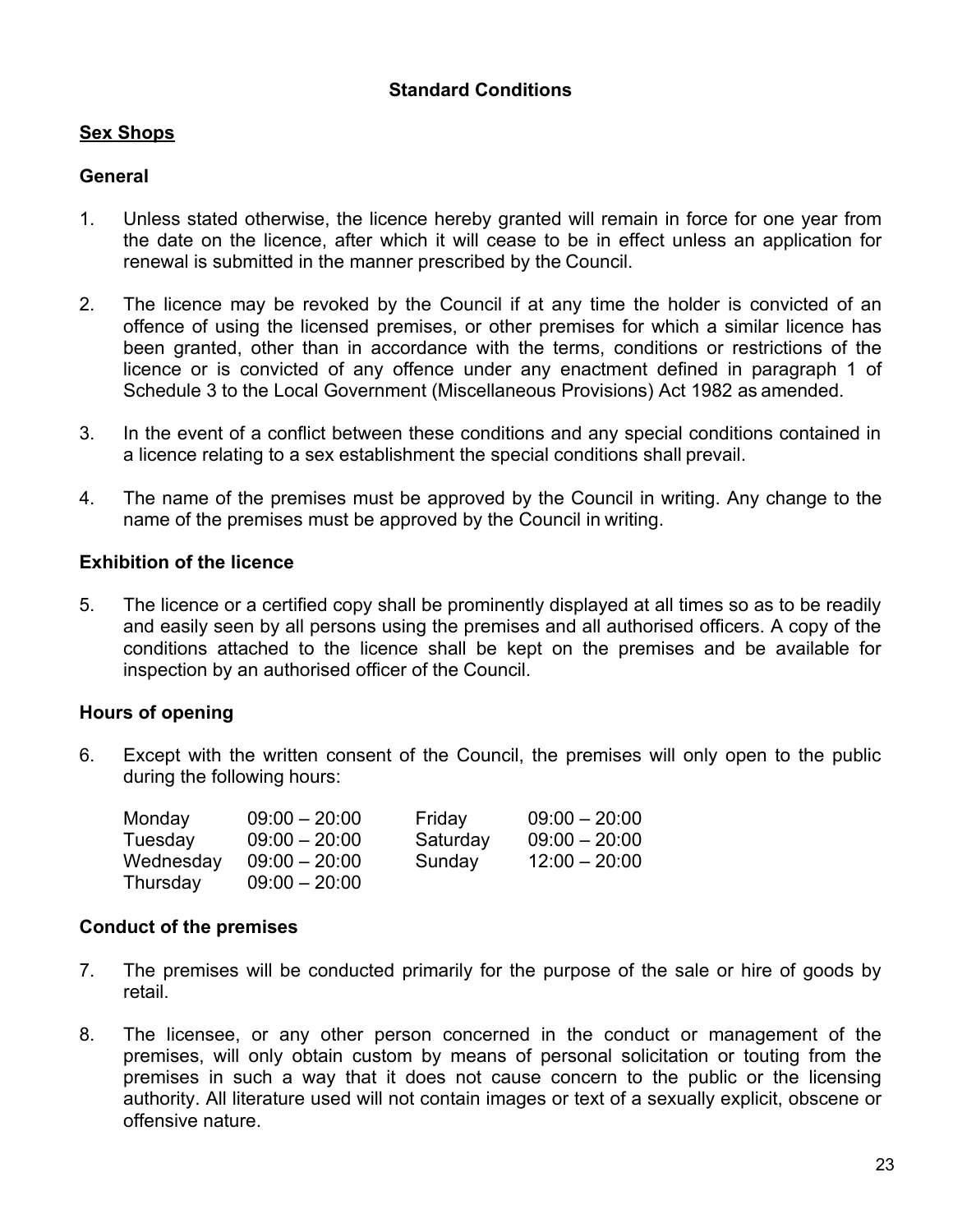- 9. No part of the premises will be used by prostitutes.
- 10. All sex articles or other items displayed for sale, hire, exchange or loan within the premises will be clearly marked to show the price being charged.
- 11. All printed material offered for sale, hire, exchange or loan will be available for inspection prior to purchase and a notice to this effect will be displayed in a conspicuous position within the premises.
- 12. No film, DVD or video recording (or computer game) will be exhibited, sold or supplied unless it has been passed by the British Broad of Film Classification and bears a certificate to that effect.
- 13. No moving picture will be provided on display at the licensed premises unless it is that of advertising videos on a loop system or allowing a prospective purchaser a short preview of films upon request, being no longer than 3 minutes in length.
- 14. Items offered for sale, hire, exchange or used in any promotion/advertising must not contravene any current legislation i.e. Section 12 Video Recordings Act 1984 (as amended).

## **External appearance**

15. There will be a notice displayed inside each entrance or doorway to the premises, clearly visible on entering the premises, which states the following words and no others:

# **STRICTLY NO ADMITTANCE TO PERSONS UNDER 18 YEARS OF AGE**

This premises operates a Challenge 25 policy. Persons who appear to be under the age of 25 will be required to show proof of age.

- 16. The external appearance of the premises must be approved by the Council in writing. Any change to the external appearance must be approved by the Council. The operator must advise of any change in writing including a drawing of the existing and proposed street elevation. This must be approved by the Council in writing before work is undertaken.
- 17. The frontage of the licensed premises will be of such a nature that the inside of the licensed premises are not visible and the contents of the licensed premises should not be visible when the doors of the licensed premises is open.
- 18. There will be no illuminated or protruding signs fixed to the premises and no signs placed outside the premises on the public highway.

# **Advertising**

- 19. Any unsolicited written, visual or auditory advertisement material, posters, signage or window display must not be of a sexually explicit or suggestive nature, will not contain images or text of a sexually explicit, obscene or offensive nature and must be approved by the Council in writing.
- 20. The distribution of flyers will only be permitted in such a way where it does not cause public offence. Flyers must not be distributed by and to persons under the age of 18 years.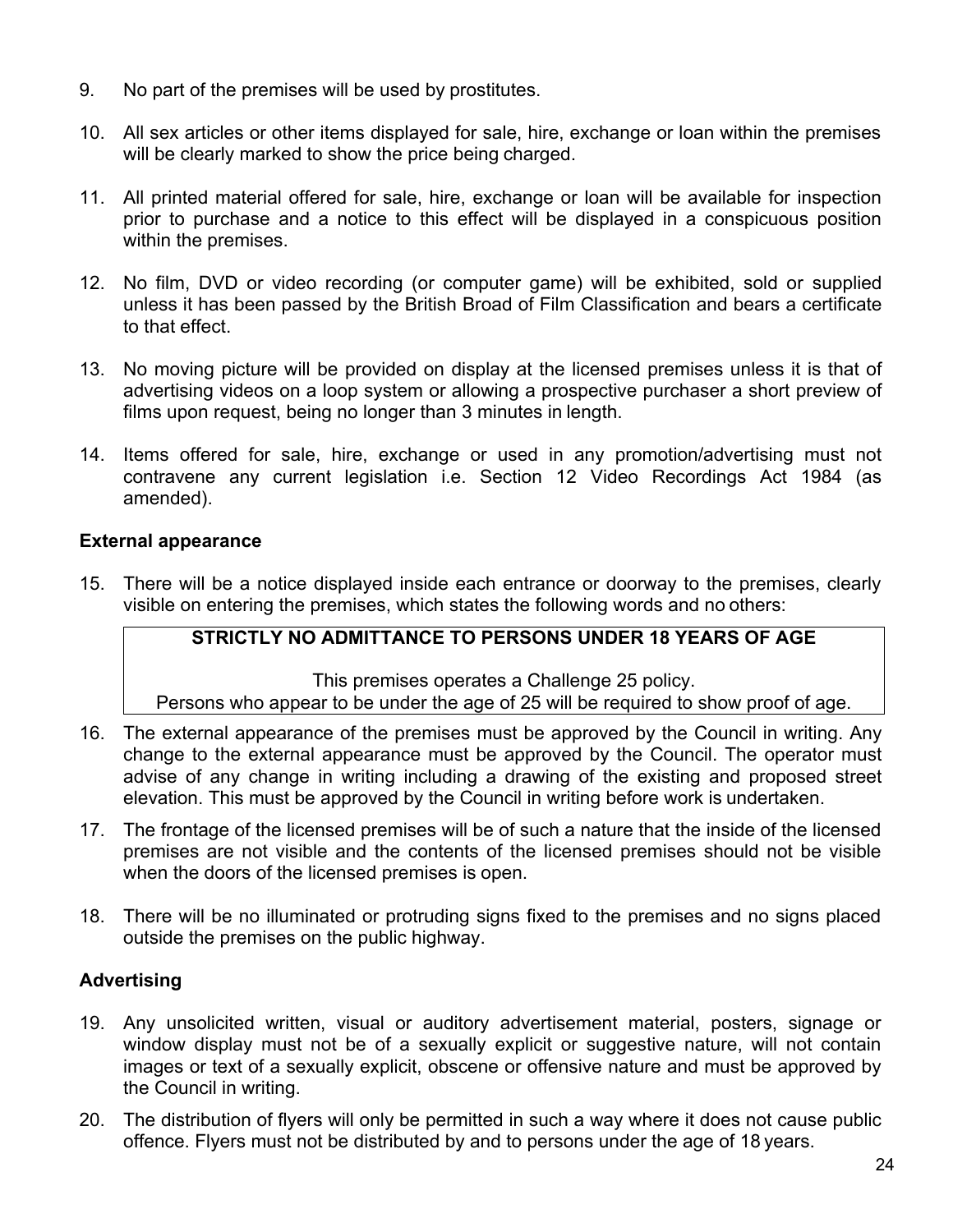# **Layout of the premises**

- 21. Access to ground floor premises may only be through two or more doors placed consecutively, so arranged that when a person enters or leaves the premises the interior of the premises is not recognisable to persons outside the premises. The first set of entry doors must be fitted with a device to provide for their automatic closure and such a device shall be maintained in good working order.
- 22. No access will be permitted through the premises to any other adjoining or adjacent premises except in the case of an emergency.
- 23. No alterations (including temporary alterations) will be made to the structure and installations on the premises, without the prior written consent of the Council. This condition will not require notice to be given in respect of routine maintenance works. Where there is any doubt the licensee should seek advice from the Council.

## **Management of the premises**

- 24. Where the licensee is a body corporate, or an un-incorporated body, any change of director, company secretary or other person responsible for the management of the body will be notified in writing to the Council within 14 days of such change. Such details as the Council may require in respect of the change of personnel will be furnished within 14 days of a request in writing from the Council.
- 25. The licensee, or a responsible person nominated by him/her in writing for the purpose of managing the venue ("the manager") will have personal responsibility for and be present on the premises whilst the premises are open to the public. Any such nomination will be produced on demand to an authorised officer of the Council or the police.
- 26. The licensee will ensure that any person nominated by him/her under the above:
	- a) has been provided with a copy of the conditions relating to the premises and is fully conversant with them; and
	- b) is in possession of a written nomination referred to about at all times when they are in charge of the premises.
- 27. Where the licensee, director, company secretary, or responsible person nominated for the purpose of managing the venue ("the manager"), is convicted of an offence, they must, as soon as practicable after the conviction, inform the Council of the conviction giving details of the nature and date of the conviction, and any sentence imposed.
- 28. The licensee will retain control over all parts of the premises and will not let, licence or part with possession of any part of the premises. The Council must be notified immediately in the event that any part of the premises affected by the termination of a lease or other event affecting the licensee's control of the premises.
- 29. The licensee will ensure that the public is not admitted to any part or parts of the premises that has not been approved by the Council.
- 30. The holder of the licence will keep a record of all employees who are asked to work on the premises which will include their full name, date of birth, current and previous address and any convictions recorded against that person (subject to the Rehabilitation of Offenders Act 1984).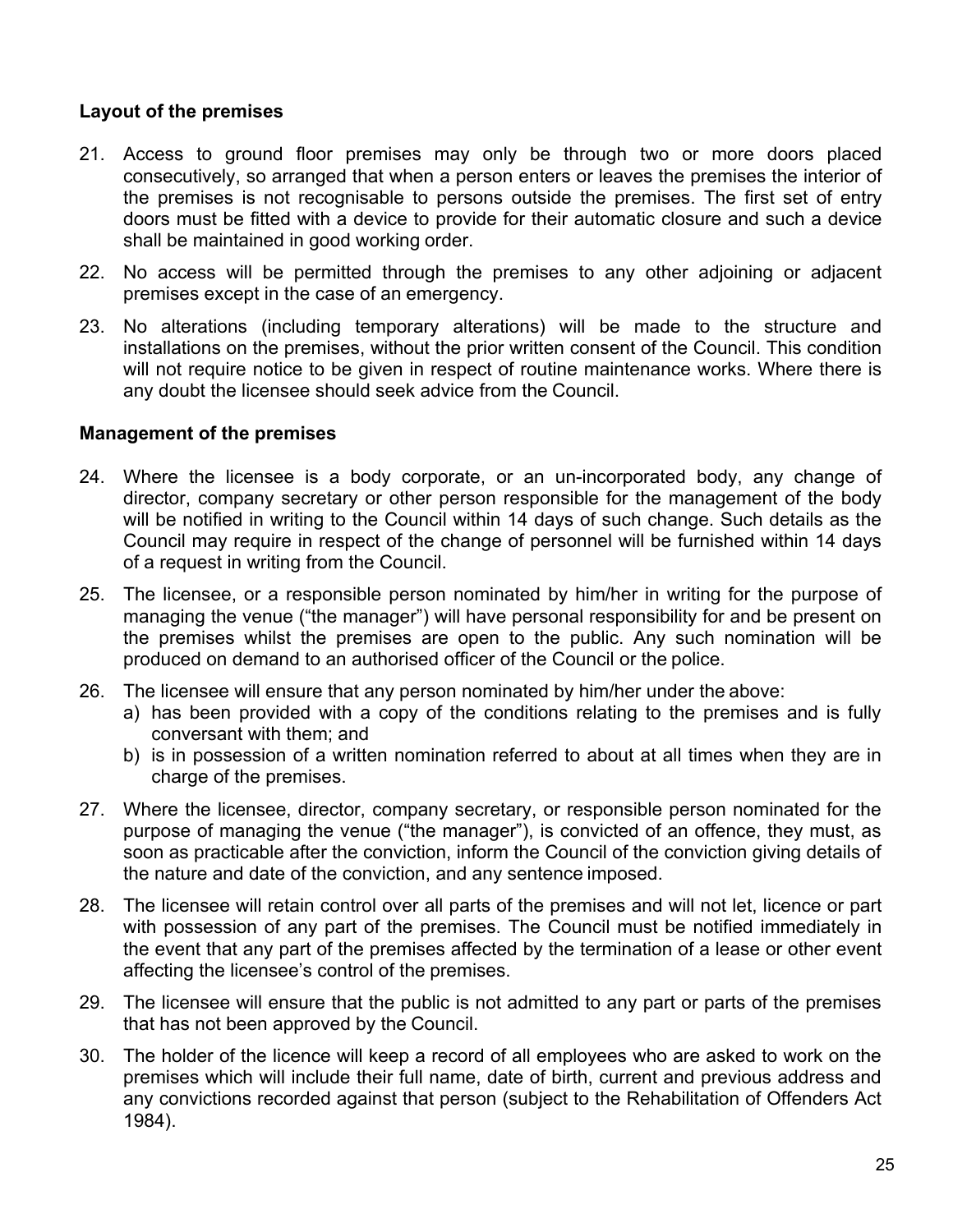- 31. An authorised and certified copy of the full personal record or a record of an individual will be produced on demand to an authorised officer of the Council or the police.
- 32. No person under the age of 18 will be admitted to the premises.
- 33. The licensee will operate a Challenge 25 age verification policy. People who appear to be under the age of 25 will be required to show proof of ID prior to admittance. A notice to this effect, in accordance with condition 18 will be displayed on the premises.
- 34. The licence holder will not employ any person under the age of 18 in any capacity.

# **Vessels, vehicles and stalls**

- 35. In the case of licensed premises that are a vessel, vehicle or stall, the licensee shall not move the vessel, vehicle or stall from the location specified in the licence unless 28 days written notice is given to the Council of such intended removal. The Council may require the licensee to lodge such written application as it may deem appropriate and pay such a fee as it may deem reasonable in respect of such application.
- 36. The requirements of condition 35 will not apply to a vessel, vehicle or stall habitually operating from a fixed location, which is regularly moved, whether under its own propulsion or otherwise, from another place for storage purposes. This place must be specified in the licence and must not be used for the purposes for which the licence is granted and any other location than that specified in the licence.
- 37. Vehicles must not be used for personal solicitation, touting or advertising.

# **Variation of conditions**

- 38. The Council may, at the time of grant or renewal of the licence, waive, modify or vary these conditions or impose additional conditions as appropriate.
- 39. The licensee may apply to the Council to vary any of the terms of the licence.
- 40. Applications to vary conditions of the licence must be advertised by the licensee in the same manner as the application for the grant, renewal or transfer of the licence.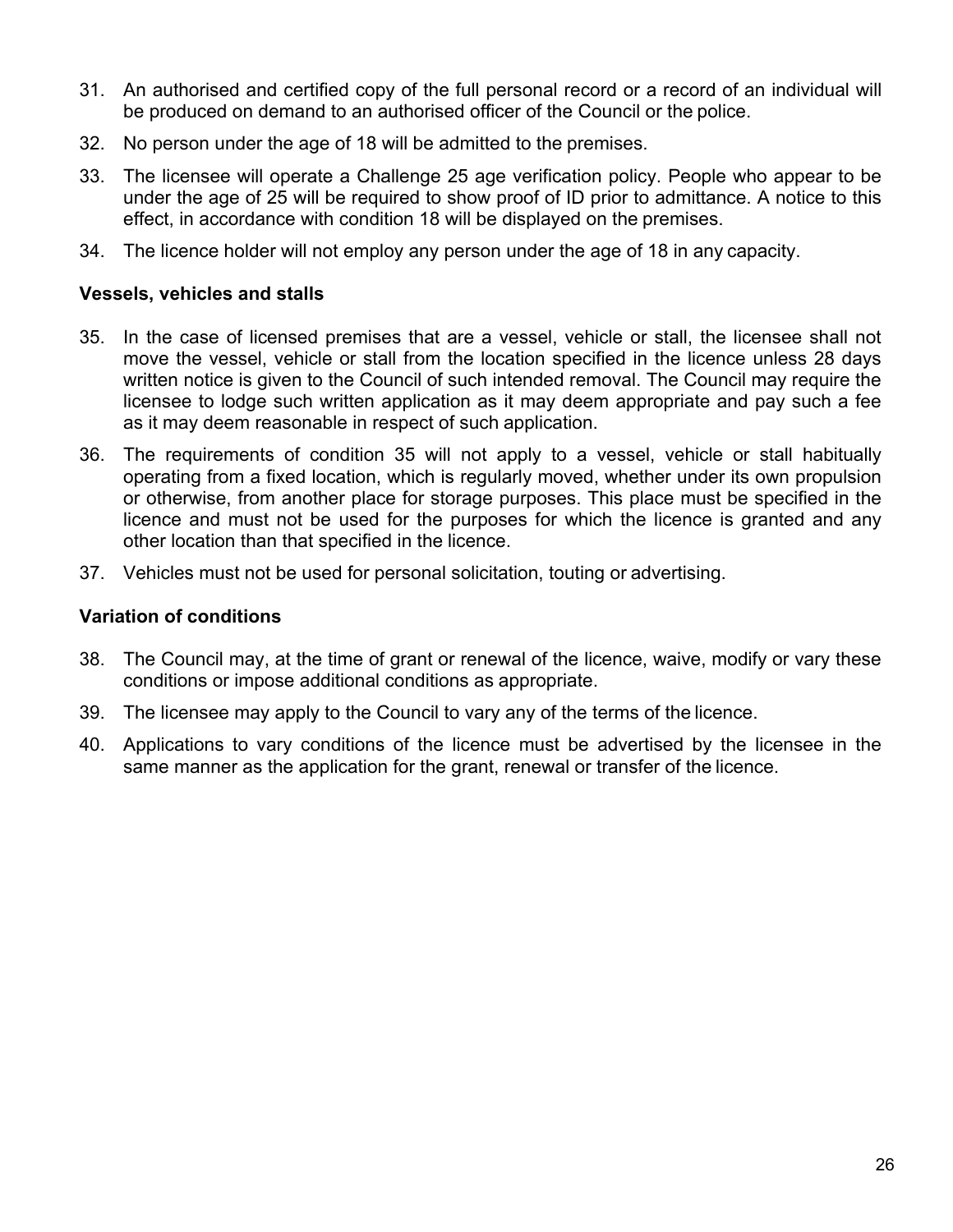# **Sex Cinemas**

## **General**

- 1. Unless stated otherwise, the licence hereby granted will remain in force for one year from the date on the licence, after which it will cease to be in effect unless an application for renewal is submitted in the manner prescribed by the Council.
- 2. The licence may be revoked by the Council if at any time the holder is convicted of an offence of using the licensed premises, or other premises for which a similar licence has been granted, other than in accordance with the terms, conditions or restrictions of the licence or is convicted of any offence under any enactment defined in paragraph 1 of Schedule 3 to the Local Government (Miscellaneous Provisions) Act 1982 as amended.
- 3. In the event of a conflict between these conditions and any special conditions contained in a licence relating to a sex establishment the special conditions shall prevail.
- 4. The name of the premises must be approved by the Council in writing. Any change to the name of the premises must be approved by the Council in writing.

## **Exhibition of the licence**

5. The licence or a certified copy shall be prominently displayed at all times so as to be readily and easily seen by all persons using the premises and all authorised officers. A copy of the conditions attached to the licence shall be kept on the premises and be available for inspection by an authorised officer of the Council.

## **Hours of opening**

6. Except with the written consent of the Council, the premises will only open to the public during the hours specified in the licence.

## **Conduct of the premises**

- 7. The premises will be conducted primarily for the purpose of the exhibition of films.
- 8. The licensee, or any other person concerned in the conduct or management of the premises, will only obtain custom by means of personal solicitation or touting from the premises in such a way that it does not cause concern to the public or the licensing authority. All literature used will not contain images or text of a sexually explicit, obscene or offensive nature.
- 9. No part of the premises will be used by prostitutes.

## **External appearance**

10. There will be a notice displayed inside each entrance or doorway to the premises, clearly visible on entering the premises, which states the following words and no others:

# **STRICTLY NO ADMITTANCE TO PERSONS UNDER 18 YEARS OF AGE**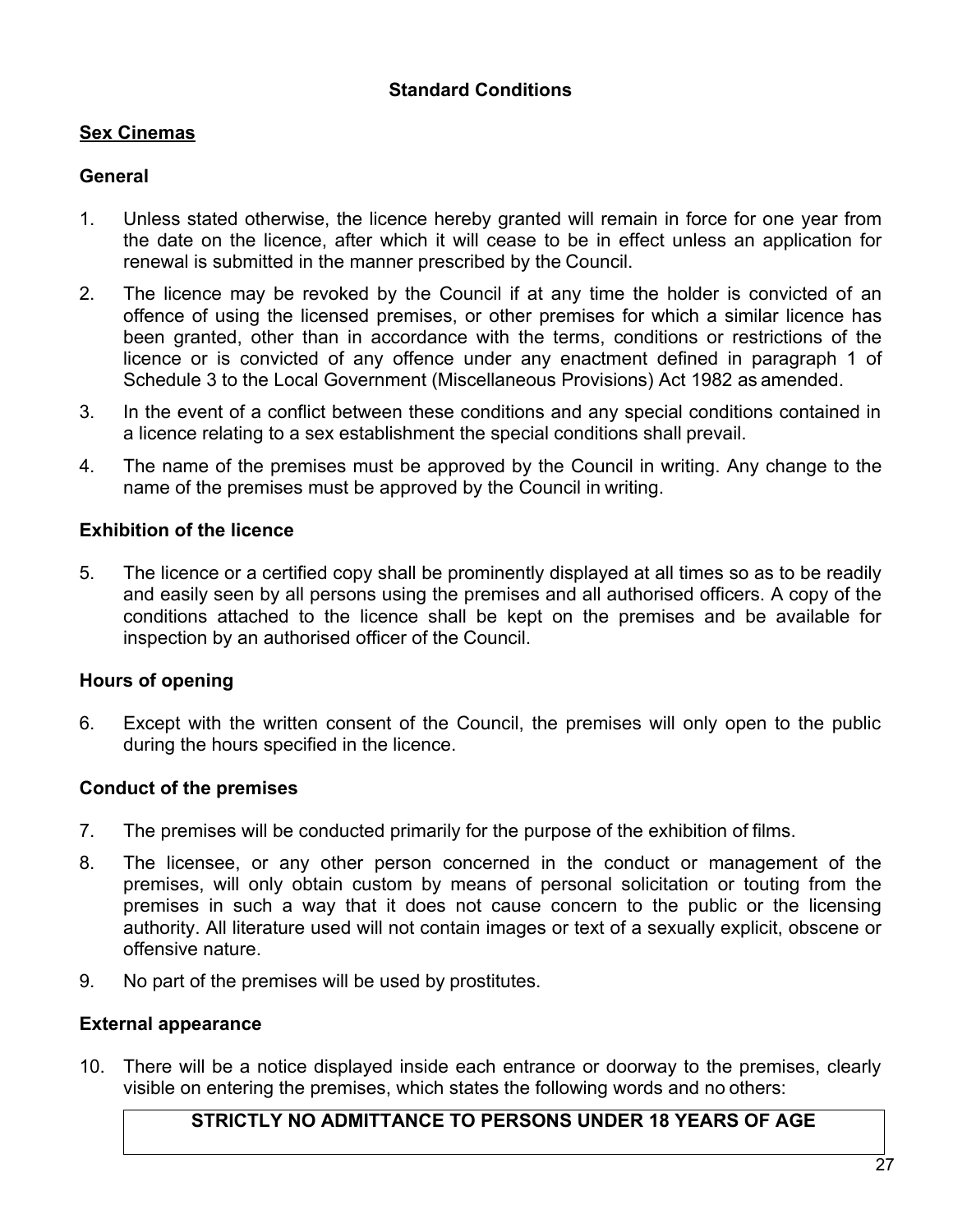This premises operates a Challenge 25 policy. Persons who appear to be under the age of 25 will be required to show proof of age.

- 11. The external appearance of the premises must be approved by the Council in writing. Any change to the external appearance must be approved by the Council. The operator must advise of any change in writing including a drawing of the existing and proposed street elevation. This must be approved by the Council before work is undertaken.
- 12. The frontage of the licensed premises will be of such a nature that the inside of the licensed premises are not visible and the contents of the licensed premises should not be visible when the doors of the licensed premises is open.
- 13. There will be no illuminated or protruding signs fixed to the premises and no signs placed outside the premises.

# **Advertising**

- 14. Any unsolicited written, visual or auditory advertisement material, posters, signage or window display must not be of a sexually explicit or suggestive nature, will not contain images or text of a sexually explicit, obscene or offensive nature and must be approved by the Council in writing.
- 15. The distribution of flyers will only be permitted in such a way where it does not cause public offence. Flyers must not be distributed by and to persons under the age of 18 years.

## **Layout of the premises**

- 16. Access to ground floor premises may only be through two or more doors placed consecutively, so arranged that when a person enters or leaves the premises the interior of the premises is not recognisable to persons outside the premises. The first set of entry doors must be fitted with a device to provide for their automatic closure and such a device shall be maintained in good working order.
- 17. No access will be permitted through the premises to any other adjoining or adjacent premises except in the case of an emergency.
- 18. No alterations (including temporary alterations) will be made to the structure and installations on the premises, without the prior written consent of the Council. This condition will not require notice to be given in respect of routine maintenance works. Where there is any doubt the licensee should seek advice from the Council.

# **Management of the premises**

- 24. Where the licensee is a body corporate, or an un-incorporated body, any change of director, company secretary or other person responsible for the management of the body will be notified in writing to the Council within 14 days of such change. Such details as the Council may require in respect of the change of personnel will be furnished within 14 days of a request in writing from the Council.
- 25. The licensee, or a responsible person nominated by him/her in writing for the purpose of managing the venue ("the manager") will have personal responsibility for and be present on the premises whilst the premises are open to the public. Any such nomination will be produced on demand to an authorised officer of the Council or the police.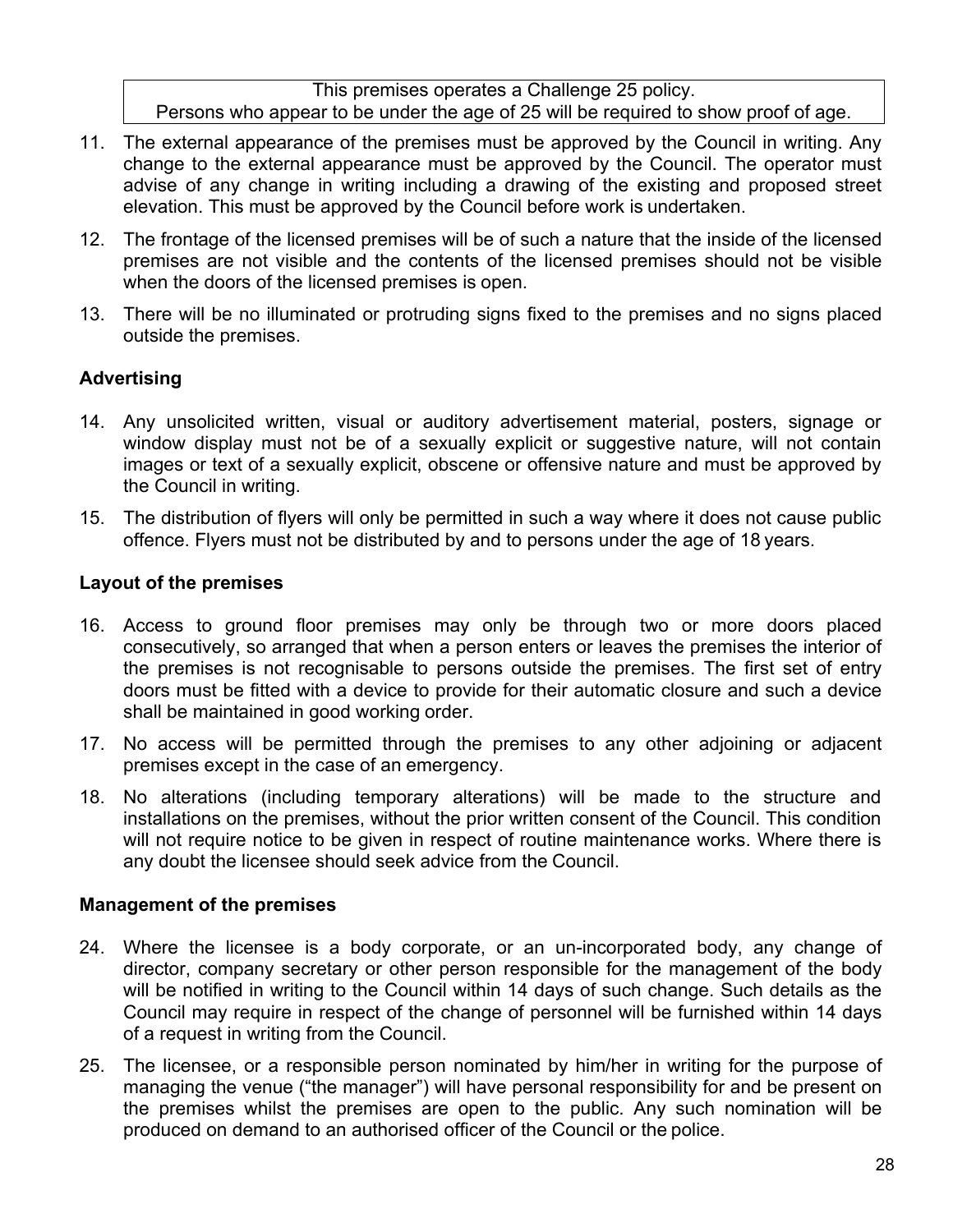- 26. The licensee will ensure that any person nominated by him/her under the above:
	- a) has been provided with a copy of the conditions relating to the premises and is fully conversant with them; and
	- b) is in possession of a written nomination referred to about at all times when they are in charge of the premises.
- 27. Where the licensee, director, company secretary, or responsible person nominated for the purpose of managing the venue ("the manager"), is convicted of an offence, they must, as soon as practicable after the conviction, inform the Council of the conviction giving details of the nature and date of the conviction, and any sentence imposed.
- 28. The licensee will retain control over all parts of the premises and will not let, licence or part with possession of any part of the premises. The Council must be notified immediately in the event that any part of the premises affected by the termination of a lease or other event affecting the licensee's control of the premises.
- 29. The licensee will ensure that the public is not admitted to any part or parts of the premises that has not been approved by the Council.
- 30. The holder of the licence will keep a record of all employees who are asked to work on the premises which will include their full name, date of birth, current and previous address and any convictions recorded against that person (subject to the Rehabilitation of Offenders Act 1984).
- 31. An authorised and certified copy of the full personal record or a record of an individual will be produced on demand to an authorised officer of the Council or the police.
- 32. No person under the age of 18 will be admitted to the premises.
- 33. The licensee will operate a Challenge 25 age verification policy. People who appear to be under the age of 25 will be required to show proof of ID prior to admittance. A notice to this effect, in accordance with condition 18 will be displayed on the premises.
- 34. The licence holder will not employ any person under the age of 18 in any capacity.

## **Safety and security**

- 35. A colour digital CCTV system will be maintained and operational at the premises at all times when licensable activities are being carried out and at any other times when member of the public are present on the premises.
- 36. The CCTV system will cover all areas of the premises occupied by the public under the terms of the licence, including corridors and stairways. The CCTV system will cover the main entrances and external areas of the premises occupied by the public, for example queuing areas, smoking areas and car parks.
- 37. The locations of CCTV cameras are identified on the site plan of the premises. No amendments to the locations of the cameras will be made without prior consultation with South Yorkshire Police and the Council.
- 38. The CCTV system will be of a satisfactory resolution quality which will enable the identification of persons and activities, and other fine details such as vehicle registration number plates.
- 39. Recorded CCTV images will be maintained and stored for a continuous period of 28 days. The CCTV equipment shall have constant time/date generation which must be checked on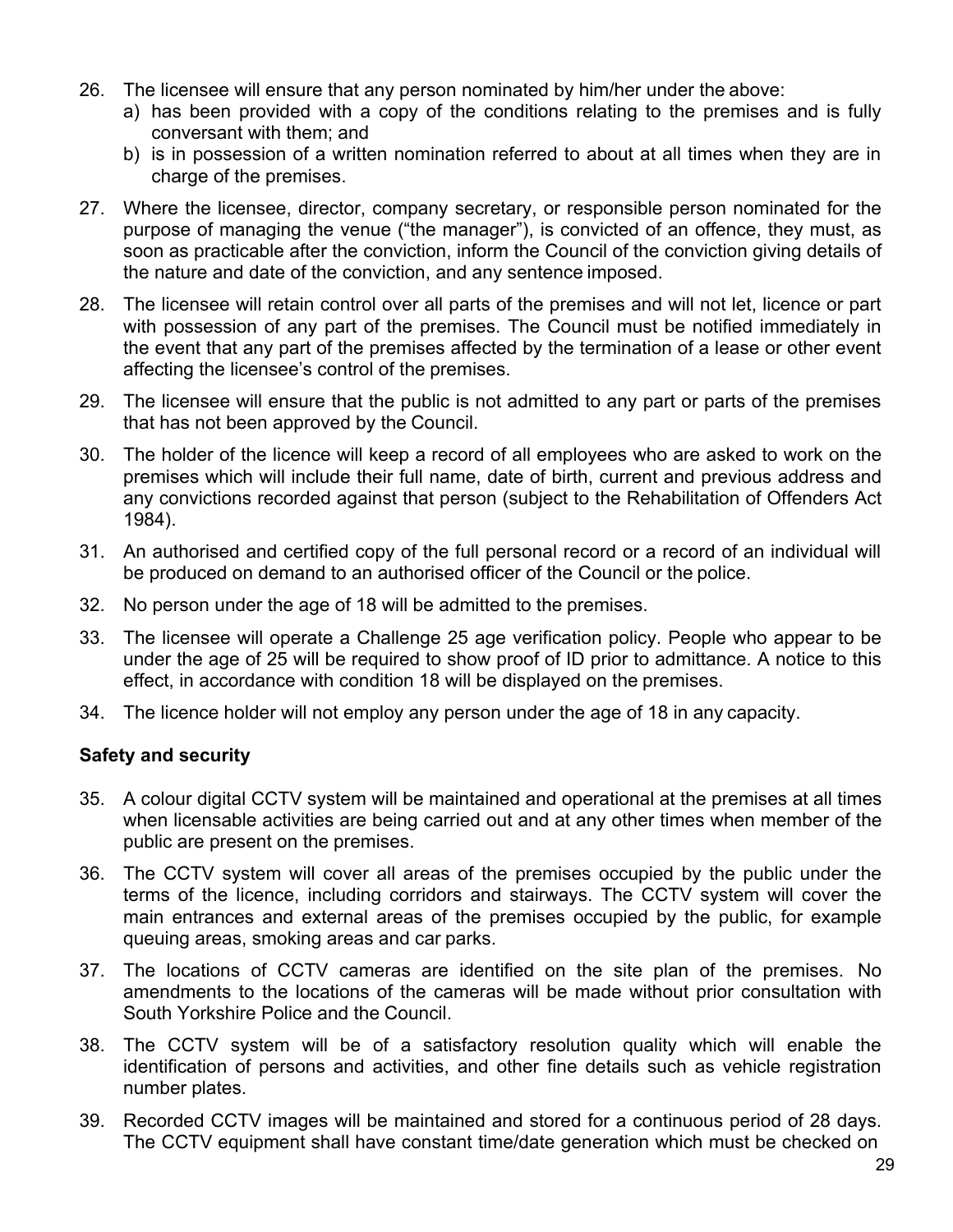a daily basis for accuracy.

- 40. Where CCTV is recorded onto a hard drive system, any DVDs subsequently produced will be in a format so it can be played back on a standard DVD player.
- 41. The nominated person ("the manager") must be trained in the use of any such CCTV equipment and be able to produce CCTV images to the police or Licensing Authority.
- 42. CCTV footage will be controlled and kept in a secure environment to prevent tampering and unauthorised viewing.
- 43. The data controller, under the Data Protection Act 1998, who is responsible for any CCTV images captured on cameras on the premises will, on the lawful request of the police or an authorised officer of the Council, cause any required footage to be downloaded immediately, or where this is not possible, as soon as reasonably practicable, and supplied to the requesting officer. Where the CCTV images are not supplied at the time of the request being made the data controller will ensure that they are secured to prevent any overwriting.
- 44. Regular checks will be carried out in the auditorium(s) when screenings are taking place.
- 45. A refusals/incident/accident register will be maintained and shall record all refusals relating to alcohol, access to the premises and all incidents or accidents.
- 46. The licensee will ensure that a fire safety risk assessment is carried out in connection with the premises, and is retained on the premises at all times and available for inspection by an authorised officer or a member of the Fire Authority.
- 47. The licensee will maintain good order in the premises at all times, and ensure that persons entering or leaving the licensed premises conduct themselves in an orderly manner and do not in any way cause annoyance to residents in the vicinity and persons passing by.

## **Vessels, vehicles and stalls**

- 48. In the case of licensed premises that are a vessel, vehicle or stall, the licensee shall not move the vessel, vehicle or stall from the location specified in the licence unless 28 days written notice is given to the Council of such intended removal. The Council may require the licensee to lodge such written application as it may deem appropriate and pay such a fee as it may deem reasonable in respect of such application.
- 49. The requirements of condition 48 will not apply to a vessel, vehicle or stall habitually operating from a fixed location, which is regularly moved, whether under its own propulsion or otherwise, from another place for storage purposes. This place must be specified in the licence and must not be used for the purposes for which the licence is granted and any other location than that specified in the licence.
- 50. Vehicles must not be used for personal solicitation, touting or advertising.

# **Variation of conditions**

- 51. The Council may, at the time of grant or renewal of the licence, waive, modify or vary these conditions or impose additional conditions as appropriate.
- 52. The licensee may apply to the Council to vary any of the terms of the licence.
- 53. Applications to vary conditions of the licence must be advertised by the licensee in the